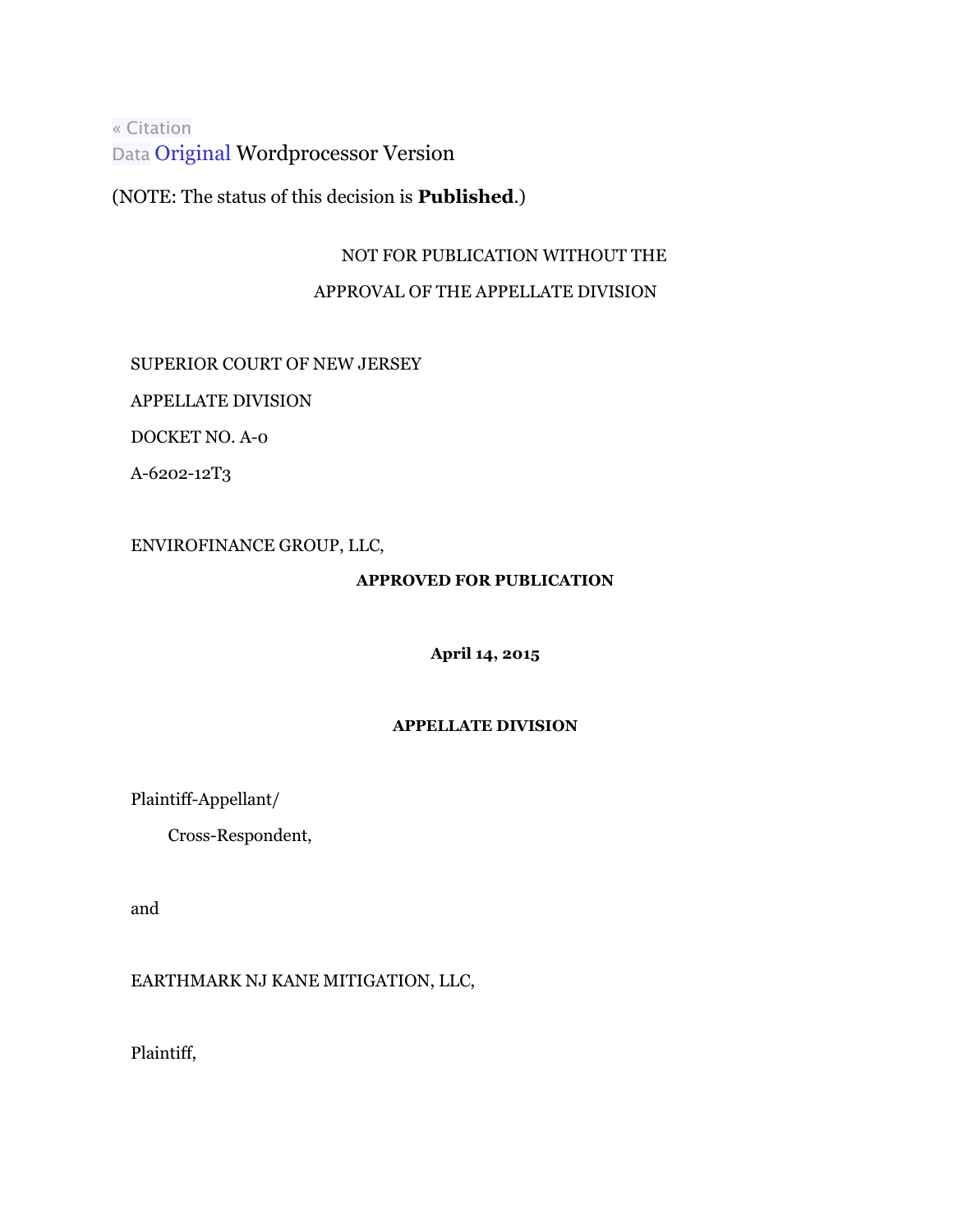### ENVIRONMENTAL BARRIER COMPANY, LLC,

Defendant-Respondent/

Cross-Appellant.

\_\_\_\_\_\_\_\_\_\_\_\_\_\_\_\_\_\_\_\_\_\_\_\_\_\_\_\_\_\_\_\_\_\_\_\_\_\_\_\_\_\_\_\_\_\_

April 14, 2015

 $\le$ ="" -="" 2014="" 22,="" october="" argued="">

Before Judges Lihotz, Espinosa and St. John.

On appeal from the Superior Court of New Jersey, Chancery Division, Bergen County, Docket No. C-111-11.

Cory Mitchell Gray argued the cause for appellant/cross-respondent (Greenberg Traurig, LLP, attorneys; Mr. Gray, Robert C. Epstein and Michael R. Glanzman, on the briefs).

Paul J. Halasz (Day Pitney, LLC) and Gary H. Nunes (Womble Carlyle Sandridge & Rice, LLP) of the Virginia bar, admitted pro hac vice, argued the cause for respondent/cross-appellant (Day Pitney, LLC and Mr. Nunes, attorneys; Mr. Halasz, Mr. Nunes and Robert G. Rose, on the briefs).

The opinion of the court was delivered by

LIHOTZ, J.A.D.

In these appeals, calendared back-to-back and consolidated for purposes of our opinion, we examine several orders, which fix the rights of the parties. Plaintiff EnviroFinance Group, LLC (EFG) provided construction financing to plaintiff Earthmark NJ Kane Mitigation, LLC (Earthmark), the developer of an environmental mitigation project to be built on Bergen County wetlands owned by the Meadowlands

v.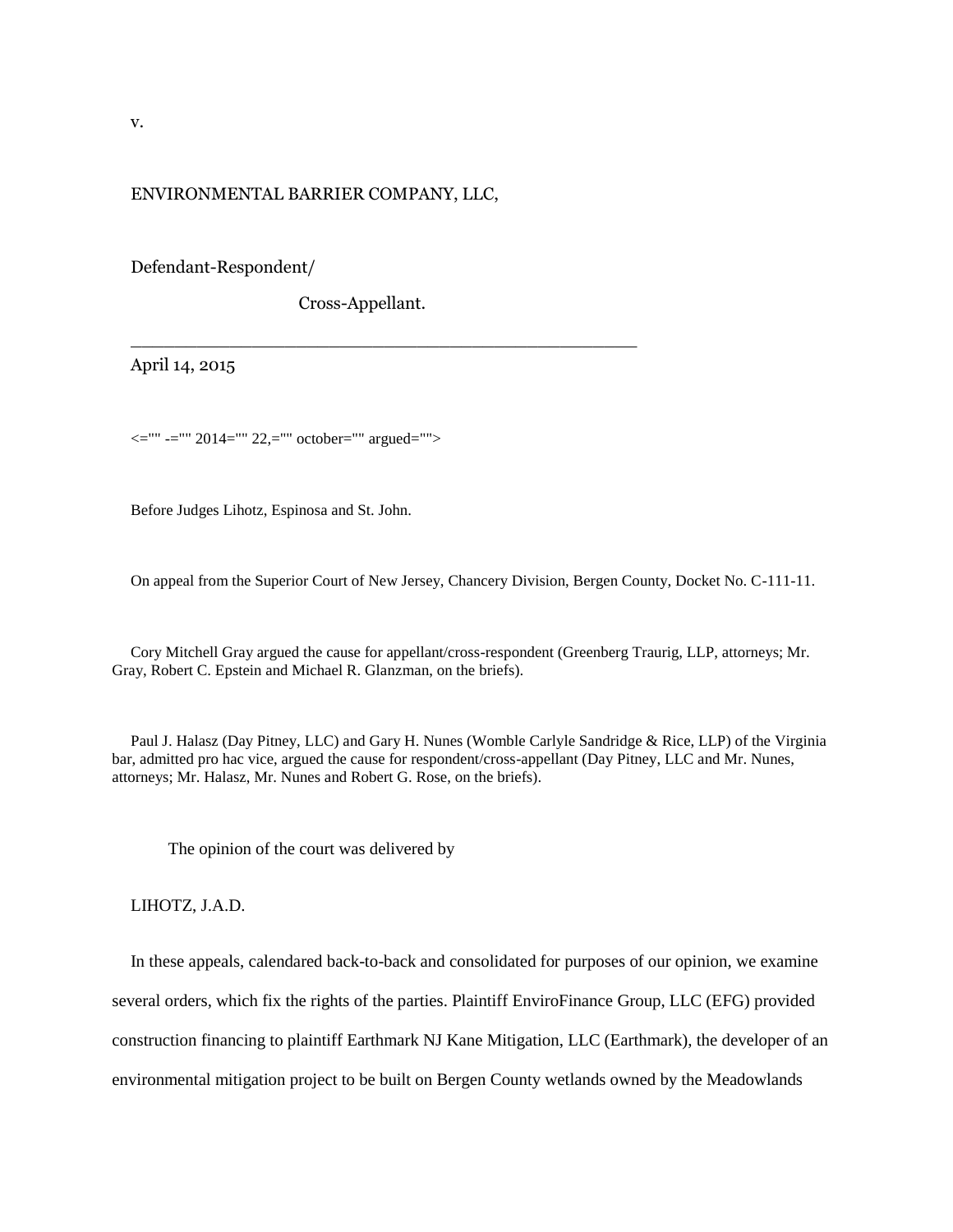Conservation Trust (MCT). The primary contractor of the project was defendant Environmental Barrier Company, LLC, d/b/a Geo-Con (Geo-Con).

When Geo-Con was not paid for its work, it filed two construction liens against Earthmark's leasehold interest in the project. Earthmark and EFG filed this action against Geo-Con, primarily to discharge the construction liens. The motion judge concluded Geo-Con's liens were properly asserted against the private leasehold interest and assets of Earthmark, not against the public realty. Geo-Con requested default and later moved for entry of final default judgment and to fix damages against Earthmark. EFG opposed the motion, asserting a final judgment against Earthmark would impair its collateral interest. Following a hearing, the judge disagreed and found EFG lacked standing to oppose determination of claims between Geo-Con and Earthmark. A final judgment in favor of Geo-Con and against Earthmark was entered. A second order, filed over EFG's objection and without benefit of a testimonial hearing, required Earthmark's payment to Geo-Con of an award of counsel fees, costs and pre—judgment interest. The first appeal, filed by EFG, challenges these two orders (A-2475-12). This court declined to consider, but did not dismiss this appeal, pending the outcome of cross-motions for summary judgment.

Reviewing the summary judgment record, the judge upheld Geo—Con's construction liens. He also determined EFG was liable for cure payments under the terms of its agreement with Geo-Con and assertions made in a February 2011 correspondence, but was not liable for additional cost overruns outlined in a September 7, 2010 contract between Geo-Con and Earthmark, or otherwise responsible to pay claims for work performed, despite allegations of quantum meruit. The second matter regards crossappeals by EFG and Geo-Con from the summary judgment orders (A-6202-12).

Following our review, of the arguments presented, the record on appeal and the applicable law, we affirm.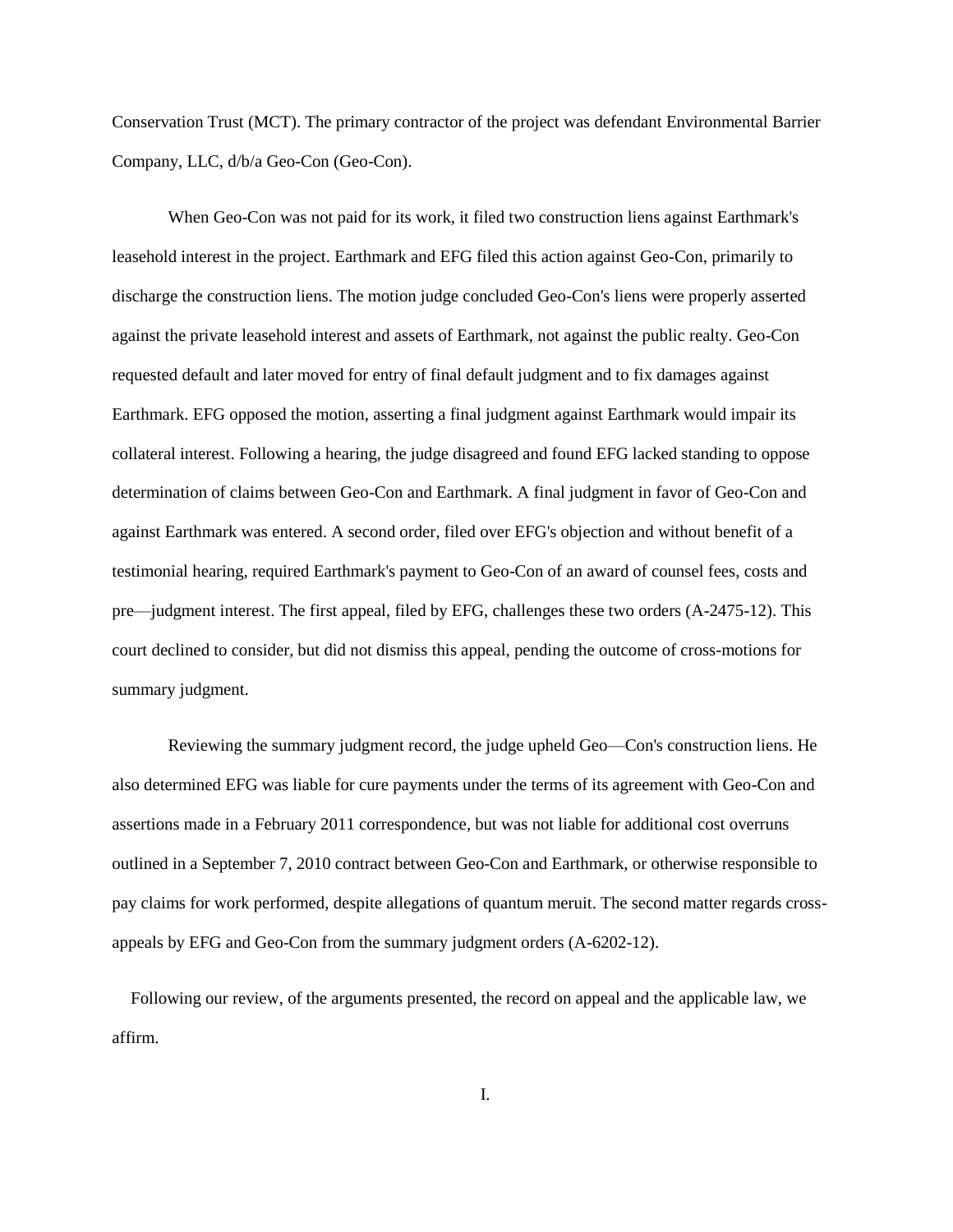MCT owns 587 acres of environmentally sensitive wetlands in the Richard P. Kane Natural Area located in Bergen County. Earthmark was chosen as the successful bidder following the request for proposals to construct an environmental mitigation bank on MCT's land. A mitigation bank is "a wetland, stream, or other aquatic resource area that has been restored, established, enhanced, or (in certain circumstances) preserved for the purpose of providing compensation for unavoidable impacts to aquatic resources permitted under . . . state or local wetland regulation."[1](http://njlaw.rutgers.edu/collections/courts/appellate/a2475-12.opn.html#sdfootnote1sym) Mitigation banks employ a marketbased approach to preservation, placing the implementation and success of a project on a third party in exchange for credits, which may be sold to future developers, whose ventures in the surrounding area may impact the protected environment. See 33 C.F.R. § 332.2. The proposed mitigation bank in the Richard P. Kane Natural Area was designed to allow transportation authorities, including New Jersey Transit, the Port Authority of New York/New Jersey, the New Jersey Department of Transportation and the New Jersey Turnpike Authority, to buy credits to offset wetlands disruption by prospective development in the Meadowlands region.

Effective January 22, 2009, MCT's Board of Directors entered into a ground lease with Earthmark to construct the project, at Earthmark's sole cost and expense, on a portion of MCT's land. As required by the ground lease and request for proposal, Earthmark, MCT, and the various federal and state agencies comprising the Meadowlands Interagency Mitigation Council, entered into the Richard P. Kane Natural Area Mitigation Bank – Mitigation Bank Instrument (the project). Earthmark contracted with Geo-Con to be the project's primary contractor (construction contract).

The project was financed through a loan from EFG. Earthmark executed a \$12 million "Secured Revolving Loan and Security Agreement" (the pledge agreement) on July 13, 2010. To secure repayment of the construction financing, Earthmark executed a "Pledge and Security Agreement" (the loan documents), granting EFG collateral security, which included 100% ownership and membership interests in Earthmark, including its leasehold and proceeds from the sale of mitigation credits generated by the project.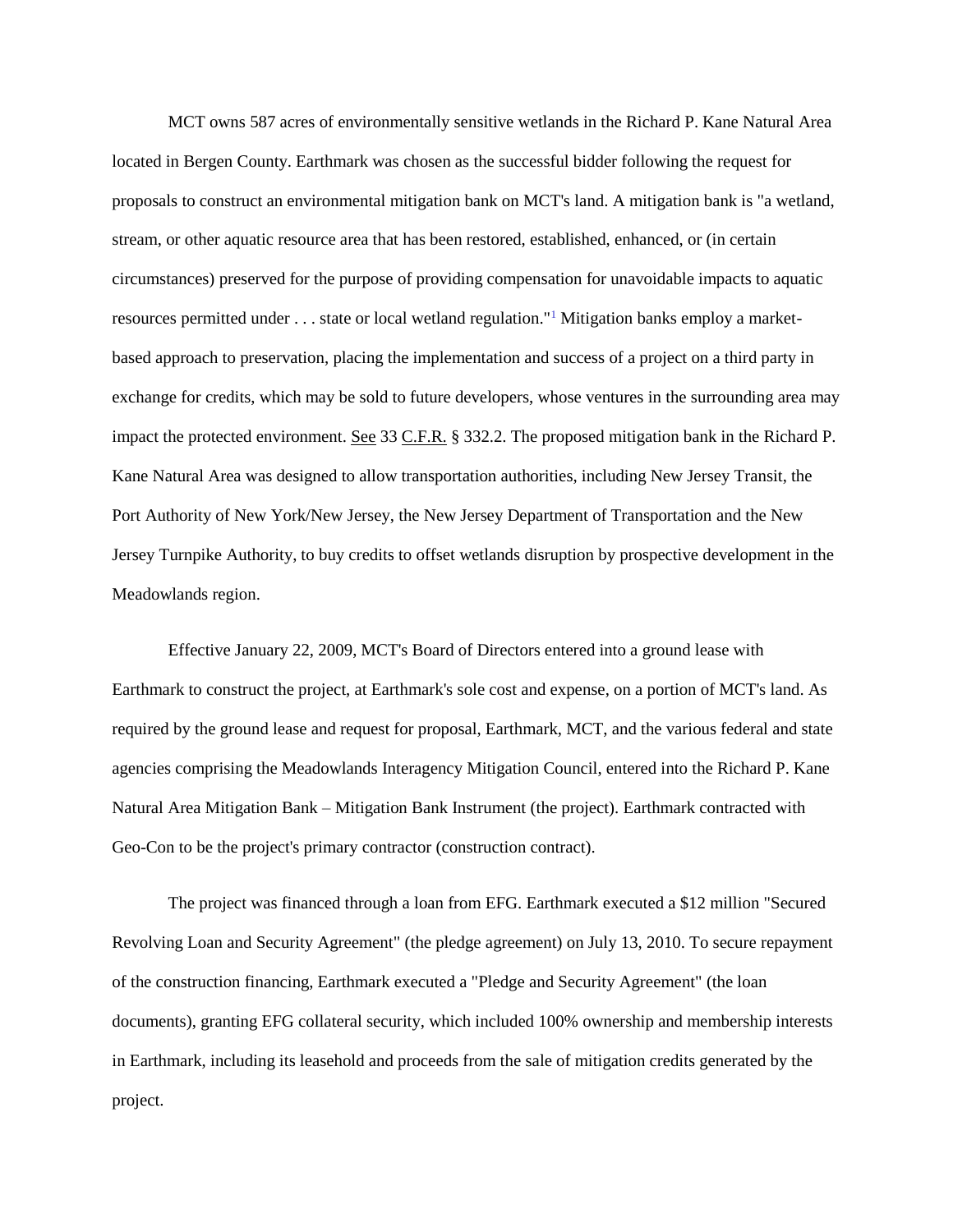Geo-Con and EFG also entered into a Contractor Consent Agreement (CCA), which collaterally assigned the construction contract between Geo-Con and Earthmark to EFG. The agreement required Geo-Con to provide notice and a cure period to EFG, in the event Earthmark defaulted under the construction contract. Additionally, the CCA precluded amendment or modification of the initial Earthmark-Geo-Con construction contract, without EFG's prior written consent.

Geo-Con commenced construction on the project in April 2010. Once EFG's financing was in place, monthly loan draw requests were submitted by Geo-Con, which certified the work covered had been completed as required by the project documents. EFG asserts problems in implementing the initial construction plan arose, creating a need for additional excavating and grading work, which caused timetable setbacks and significant cost overruns. The nature and treatment of these issues were delineated in a September 7, 2010 agreement between Earthmark and Geo-Con, amending the initial construction contract and adding more than \$2 million of expense to complete the additional work. The amendment to the construction contract was not presented to or approved by EFG.

Further, EFG alleged Geo-Con and Earthmark designed a separate payment schedule for this additional work, which was sought by, and disguised in, Geo-Con's draw requests to EFG. When EFG learned of the separate agreement to address cost overruns, it declared Earthmark in default in a December 8, 2010 letter.

By January 2011, Geo-Con ceased work on the project because it was not being paid. Geo-Con notified EFG of Earthmark's failure to remit payment of its October and November invoices, and separately sent notice of its intent to stop work, unless EFG cured the default. EFG challenged the work stoppage, advising Geo-Con it was willing to remit cure payments upon receipt of certain documents required under the CCA. Specifically, EFG identified Geo-Con's need to submit engineering approval, and offered to meet to discuss the matter. Geo-Con provided the engineer's certification approving the October and November invoices. Also, Geo-Con rejected EFG's position regarding the work stoppage, as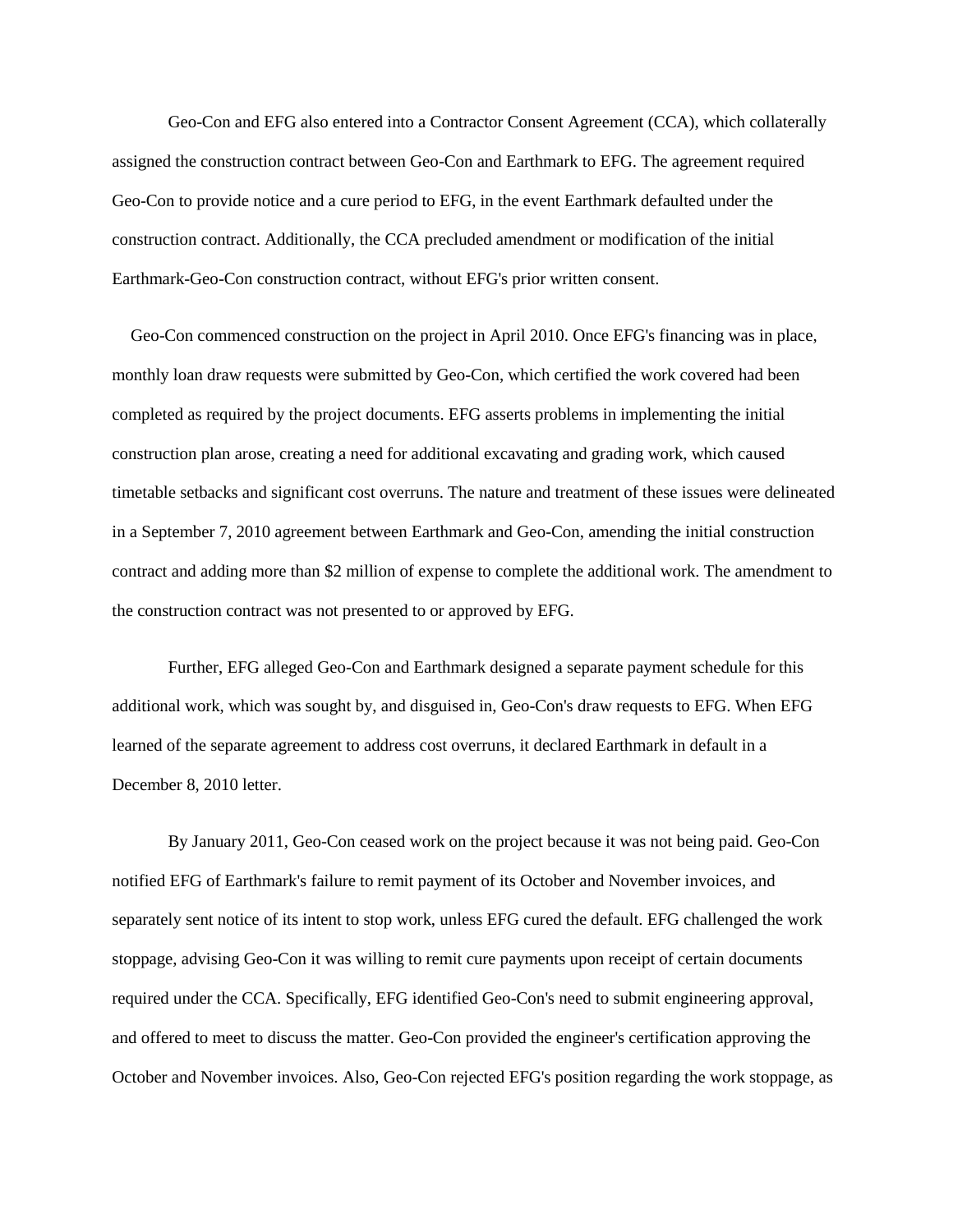well as its refusal to pay for the additional work, and accused EFG of bad faith. When EFG did not remit cure payments, Geo-Con recorded two construction liens in the Bergen County Clerk's Office against Earthmark's leasehold interest in the project, on March 28, 2011.

EFG and Earthmark initiated this action by filing a verified complaint and an order to show cause, principally seeking to discharge Geo-Con's construction liens. Further, EFG sought damages for Geo-Con's wrongful filing of the construction liens, which it argued violated the Construction Lien Law (CLL), [N.J.S.A.](http://njlaw.rutgers.edu/cgi-bin/njstats/showsect.cgi?title=2A&chapter=44A§ion=1&actn=getsect) [2A:44A-1 t](http://njlaw.rutgers.edu/cgi-bin/njstats/showsect.cgi?title=2A&chapter=44A§ion=1&actn=getsect)o -38, because the liens attempted to attach a public works project in violation of [N.J.S.A.](http://njlaw.rutgers.edu/cgi-bin/njstats/showsect.cgi?title=2A&chapter=44A§ion=15&actn=getsect) [2A:44A-15\(a\). T](http://njlaw.rutgers.edu/cgi-bin/njstats/showsect.cgi?title=2A&chapter=44A§ion=15&actn=getsect)he complaint also alleged breach of contract, asserting Geo-Con included sums in its liens pursuant to the concealed overrun modification agreement, which were neither approved nor due.

Geo-Con counterclaimed, alleging Earthmark and EFG breached their respective contractual obligations. Geo-Con sought quantum meruit payment from EFG, payment on an open book account against Earthmark, an equitable lien against the assets of Earthmark and EFG, and permission to foreclose the construction liens.

On September 20, 2011, Judge Robert P. Contillo denied EFG and Earthmark's request to discharge the construction liens, finding the cited exception to the CLL inapplicable. Although the project was in the nature of a public works project as it would improve public property, the judge concluded the improvements were not "contracted for and awarded by a public entity," necessary elements for application of the exception. [N.J.S.A.](http://njlaw.rutgers.edu/cgi-bin/njstats/showsect.cgi?title=2A&chapter=44A§ion=5&actn=getsect) [2A:44A-5\(b\) \(](http://njlaw.rutgers.edu/cgi-bin/njstats/showsect.cgi?title=2A&chapter=44A§ion=5&actn=getsect)emphasis added). The judge determined the relationship from which the proposed liens arose between Geo-Con and Earthmark was a private one and did not involve a public entity. Therefore, the lien attached not to the public realty, but to Earthmark's private interest in the ground lease.

Partial summary judgment was later granted dismissing Geo-Con's claim for an equitable lien on mitigation credits generated from the project that were pledged by Earthmark to EFG. Subsequently,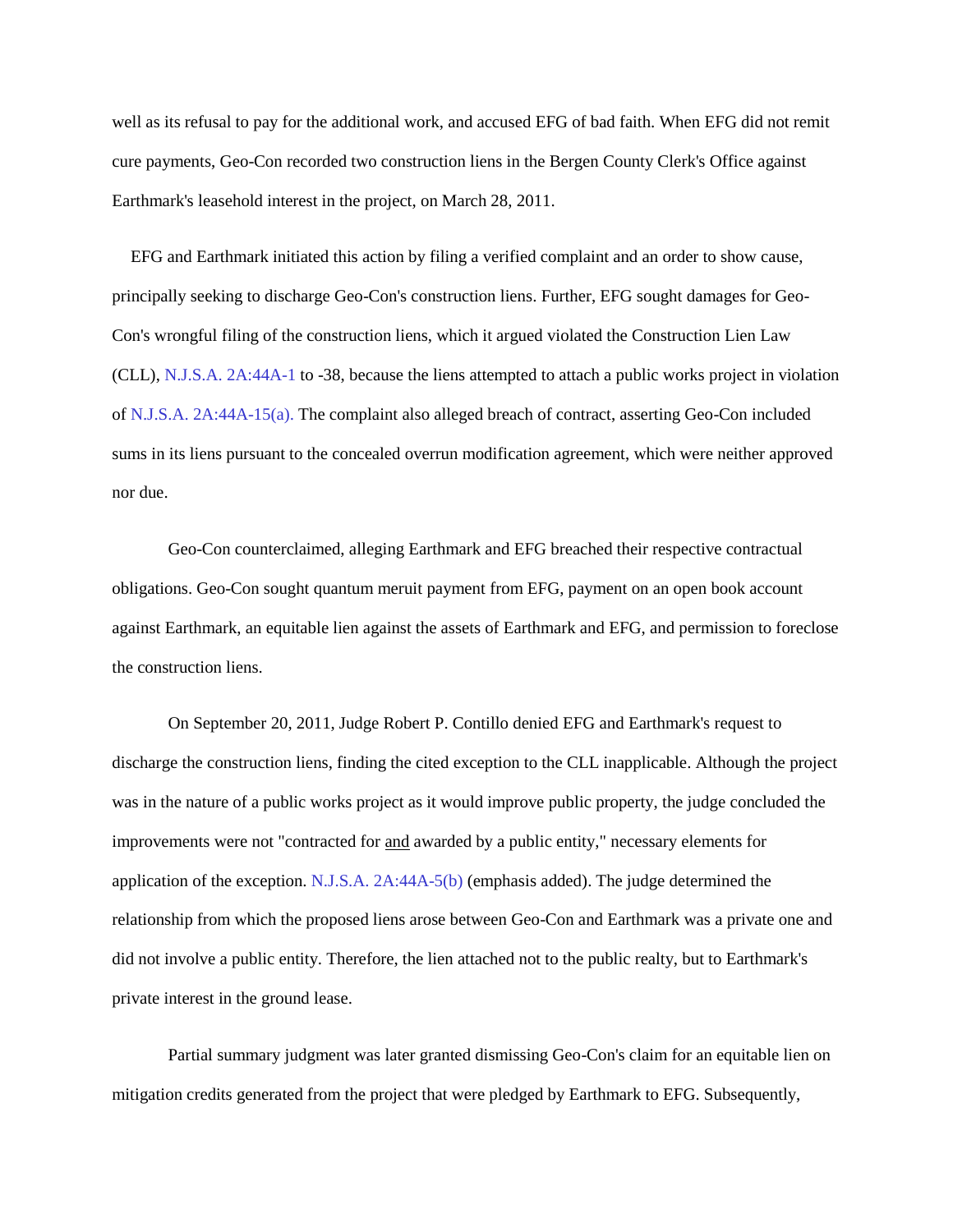counsel for Earthmark requested to be relieved, which was granted. Earthmark did not secure substituted counsel and ceased participation in the litigation. Thereafter, Earthmark entered into a Transition Agreement giving EFG control of the project.

In June 2011, EFG assigned all its interest, including the loan and its security interest in Earthmark and the project, to Kane Mitigation, LLC (Kane). Kane was owned entirely by EFG. In February 2012, Kane became the successor bank sponsor of the project under the authorizing documents with MCT.

Without opposition, Geo-Con moved to dismiss Earthmark's complaint and requested default on its counterclaims against Earthmark. Geo-Con later moved for entry of final default judgment against Earthmark, seeking damages of \$5,505,328. EFG opposed that motion and requested "a proof hearing on the validity and amount of Geo-Con's claims against Earthmark." Geo-Con challenged EFG's standing to oppose its motion, to which EFG advanced it held a financial stake in the outcome and a judgment would "impair EFG's collateral" and security interest under the pledge agreement.

Following oral argument, Judge Contillo concluded EFG lacked standing to oppose Geo-Con's motion for entry of default judgment against Earthmark, finding EFG had almost two years to exercise its rights under the pledge agreement and failed to do so. Further, the judge determined Geo-Con's claims were advanced solely against Earthmark and did not alter EFG's security interests under the loan and pledge agreements. Earthmark's complaint against Geo-Con was ordered dismissed with prejudice and final judgment was entered on behalf of Geo-Con against Earthmark for \$3,811,651, the sums approved for payment by the project engineer for work performed. The order was certified for execution purposes. See R. 4:42-1.

Geo-Con moved for additional compensation in the form of attorney's fees, costs, and prejudgment interest, pursuant to the Prompt Payment Act (PPA), [N.J.S.A.](http://njlaw.rutgers.edu/cgi-bin/njstats/showsect.cgi?title=2A&chapter=30A§ion=1&actn=getsect) [2A:30A-1 t](http://njlaw.rutgers.edu/cgi-bin/njstats/showsect.cgi?title=2A&chapter=30A§ion=1&actn=getsect)o 2. On March 15,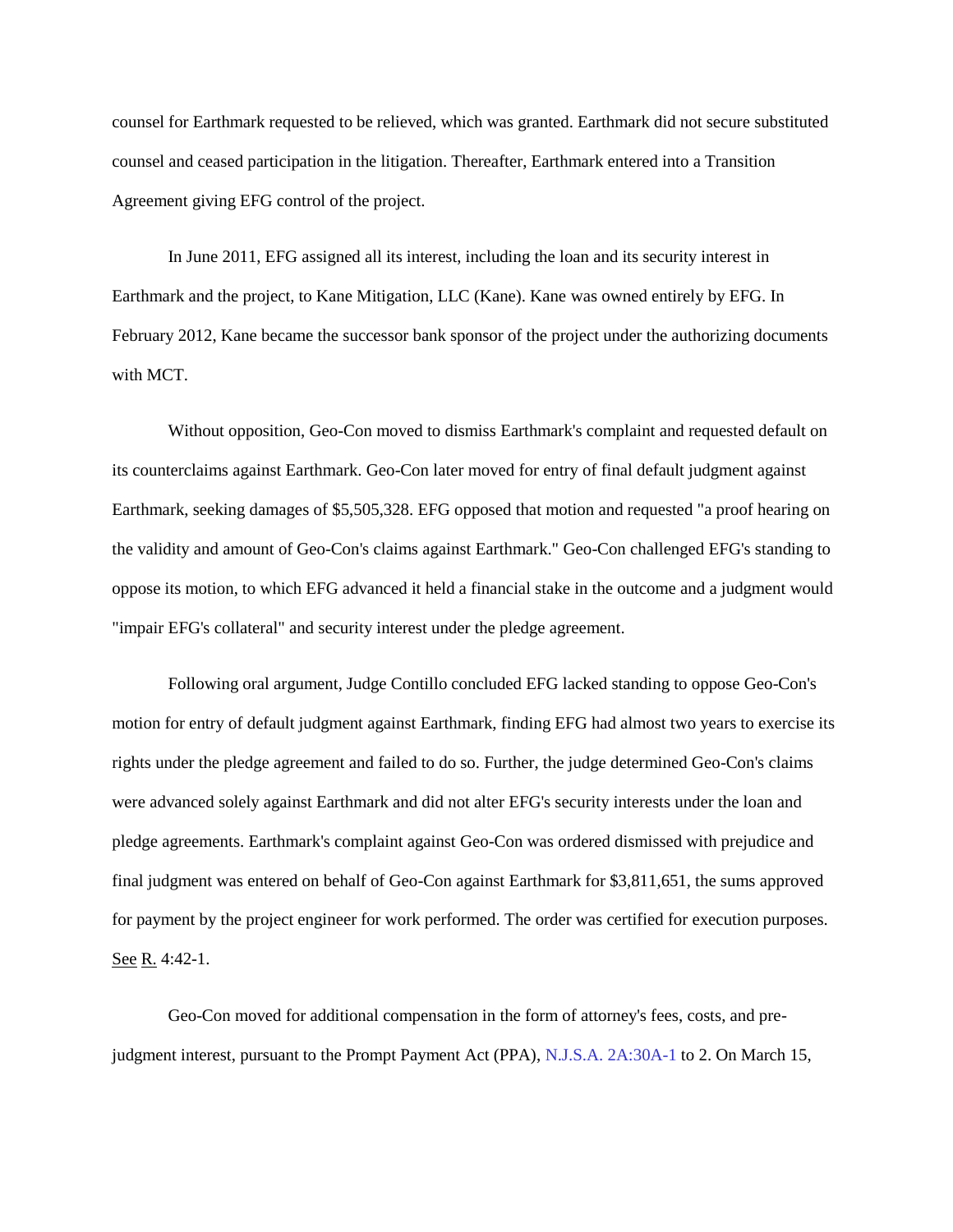2013, following oral argument, the judge granted Geo-Con an additional judgment of \$1,715,139, which he certified as final.

EFG appealed (A-2475-12). In our October 2, 2013 order, we noted the matter was interlocutory and removed it from our plenary calendar. However, we did not dismiss the appeal pending the outcome of cross-motions for summary judgment, which had been filed.

Following oral argument on the summary judgment motions, Judge Contillo issued a written opinion on July 8, 2013. The judge denied EFG's and granted Geo-Con's motion for breach of contract, awarding Geo-Con, its successors and assigns, \$1,354,386.31, which represented agreed cure payments due from EFG under the CCA, following Earthmark's default. Although the judge found Geo-Con breached the CCA by entering into the September 7, 2010 modification agreement with Earthmark without notice to or consent from EFG, he found EFG's claim failed because it did not prove resultant damages, "a[n] essential component of a breach of contract claim."

As to the remaining claims, the judge rejected a resubmitted challenge by EFG to discharge the construction liens and subsequent judgments, holding EFG lacked standing to challenge Geo-Con's claims against Earthmark. Geo-Con's allegations for quantum meruit and to establish an equitable lien against the mitigation credits were denied, as was its assertion EFG was responsible to satisfy cost overruns of more than \$2 million. Finally, EFG's request to add Kane as a necessary party and include a claim for strict foreclosure was denied as untimely.

A final judgment memorializing these decisions was entered on July 12, 2013. The sheriff's sale of the leasehold interest was held on January 17, [2](http://njlaw.rutgers.edu/collections/courts/appellate/a2475-12.opn.html#sdfootnote2sym)014.<sup>2</sup> EFG filed a separate Law Division action against the project engineer and Geo-Con. As against the latter, EFG alleged general negligence, negligent misrepresentation, breach of contract, strict foreclosure, and violation of the construction lien law. The record suggests that litigation is on-going.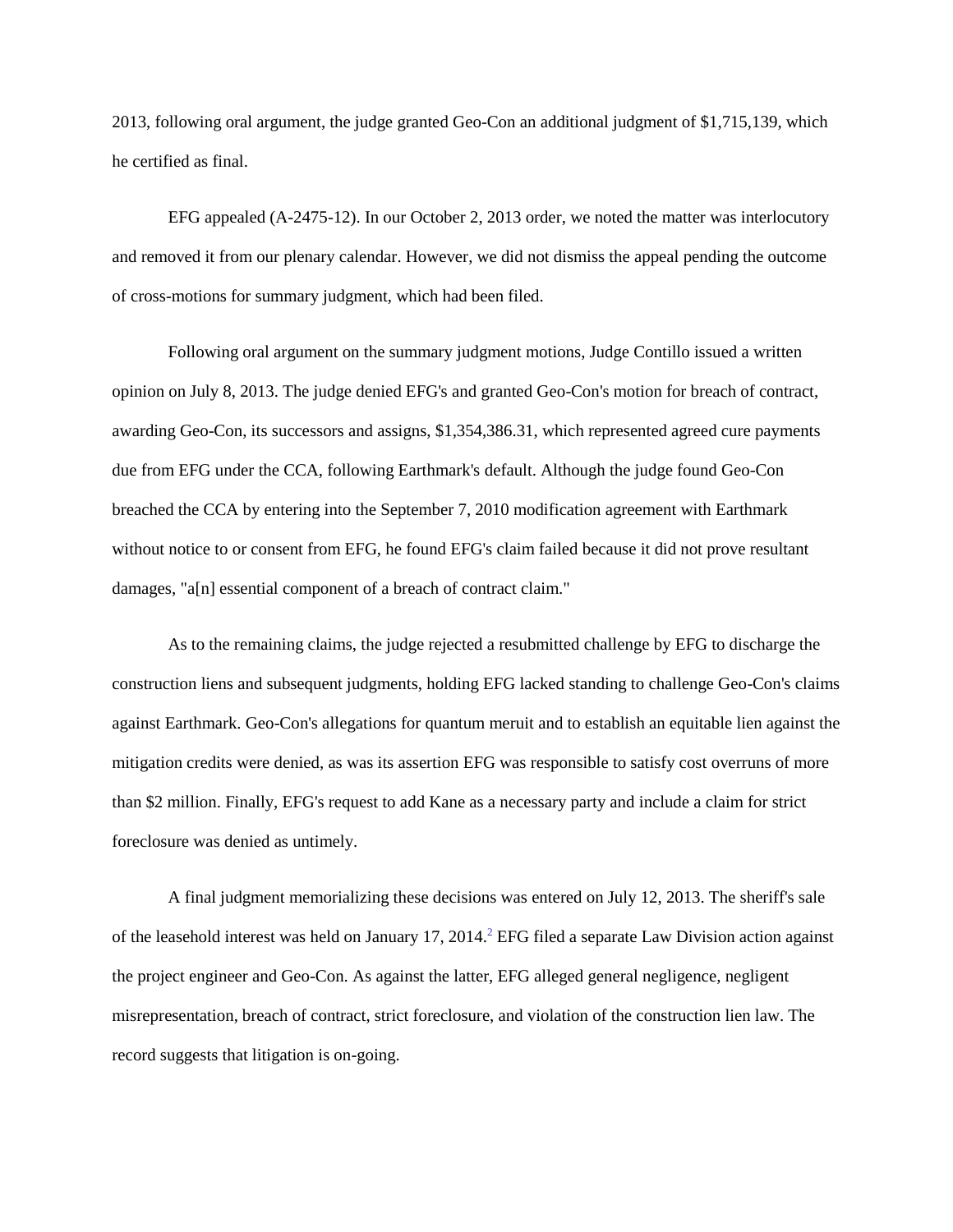Cross-appeals were filed by EFG and Geo-Con from the summary judgment orders (A-6202-12). We calendared the two appeals back-to-back and now address all issues in one opinion.

#### II.

In its initial appeal (A-2475-12), EFG argues the judge erroneously denied it standing to challenge Geo-Con's default judgment against Earthmark, emphasizing EFG held a priority security interest in 100% of Earthmark's membershi[p](http://njlaw.rutgers.edu/collections/courts/appellate/a2475-12.opn.html#sdfootnote3sym)<sup>3</sup> in the project through the pledge agreement, essentially giving EFG the right to assume Earthmark's role in the project. EFG maintains this accords it a significant financial stake in any action affecting Earthmark's assets. EFG also challenges entry of default judgment against Earthmark, arguing a proof hearing was required prior to entry of any award of damages. In opposition, Geo-Con argues EFG's security interest does not confer standing to challenge Earthmark's obligations to its contractor.

In our review, we are obligated to defer to a judge's factual determinations when supported by the evidential record. Brunson v. Affinity Fed. Credit Union, [199 N.J. 381,](http://njlaw.rutgers.edu/cgi-bin/caselink.cgi?cite=199%20N.J.%20381) 397 (2009). However, we accord no special deference to a trial judge's "interpretation of the law and legal consequences that flow from established facts," Manalapan Realty, L.P. v. Twp. Comm. of Manalapan[, 140 N.J. 366,](http://njlaw.rutgers.edu/cgi-bin/caselink.cgi?cite=140%20N.J.%20366) 378 (1995), which we review de novo. Dep't of Envtl. Prot. v. Kafil, [395 N.J. Super. 597,](http://njlaw.rutgers.edu/cgi-bin/caselink.cgi?cite=395%20N.J.Super.%20597) 601 (App. Div. 2007).

"[S]tanding is an element of justiciability that cannot be waived or conferred by consent." In re Adoption of Baby T, [160 N.J. 332,](http://njlaw.rutgers.edu/cgi-bin/caselink.cgi?cite=160%20N.J.%20332) 341 (1999). Rather, it is a threshold inquiry because "[a] lack of standing by a plaintiff precludes a court from entertaining any of the substantive issues for determination." Id. at 340. In short, the doctrine focuses on whether a party has a legal entitlement to seek relief from the court. Triffin v. Somerset Valley Bank, [343 N.J. Super. 73,](http://njlaw.rutgers.edu/cgi-bin/caselink.cgi?cite=343%20N.J.Super.%2073) 80 (App. Div. 2001). Our Supreme Court has described the essential purposes of the doctrine, which seeks to

> assure that the invocation and exercise of judicial power in a given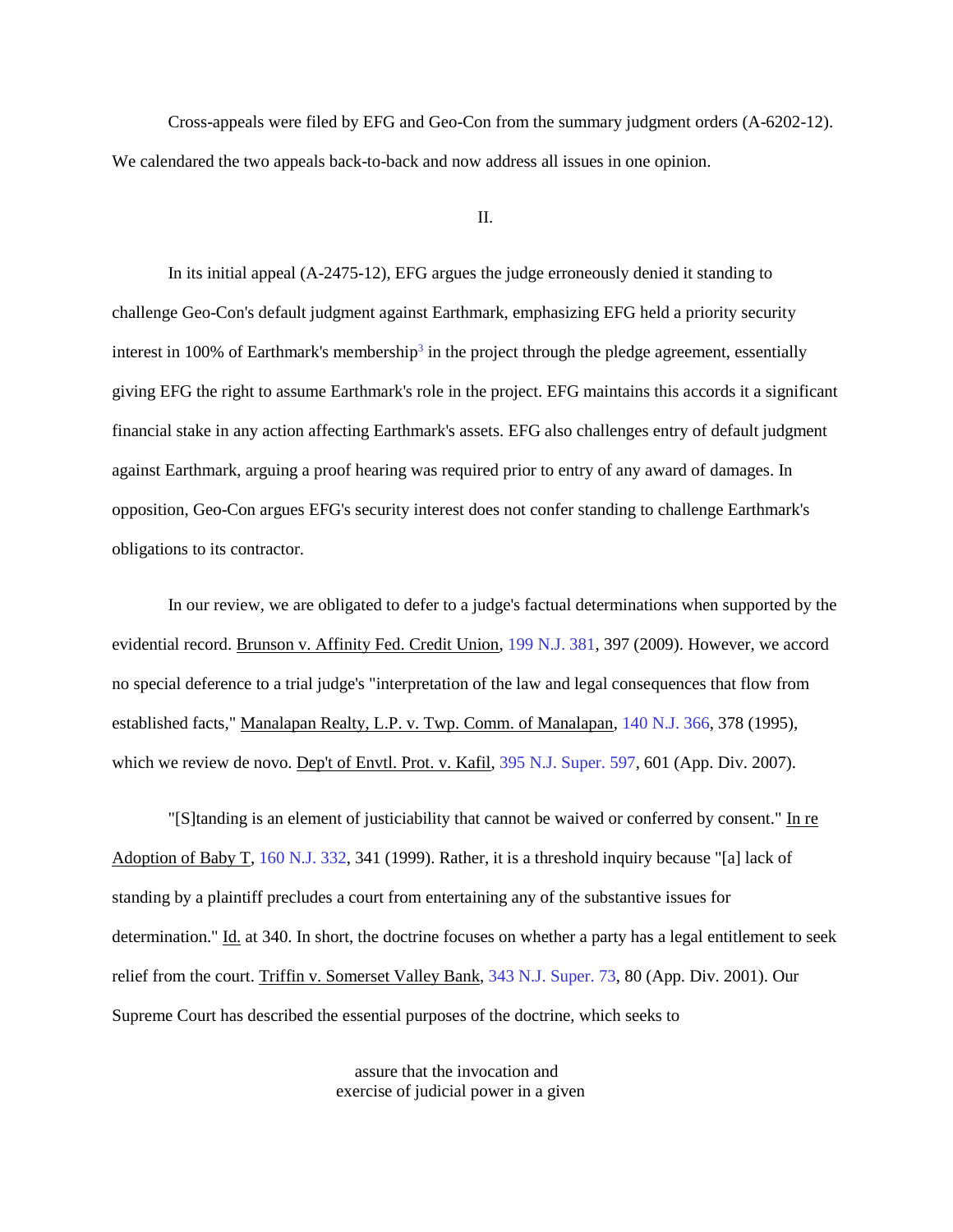case are appropriate. Further, the relationship of plaintiffs to the subject matter of the litigation and to other parties must be such to generate confidence in the ability of the judicial process to get to the truth of the matter and in the integrity and soundness of the final adjudication. Also, the standing doctrine serves to fulfill the paramount judicial responsibility of a court to seek just and expeditious determinations on the ultimate merits of deserving controversies.

[N.J. Chamber of Commerce v. N.J. Election Law Enforcement Comm'n, [82](http://njlaw.rutgers.edu/cgi-bin/caselink.cgi?cite=82%20N.J.%2057)  [N.J. 57,](http://njlaw.rutgers.edu/cgi-bin/caselink.cgi?cite=82%20N.J.%2057) 69 (1980).]

In New Jersey, standing is governed by R. 4:26-1, which provides "[e]very action may be prosecuted in the name of a real party in interest . . . ." To have standing in a case, our Supreme Court has held "a party must present a sufficient stake in the outcome of the litigation, a real adverseness with respect to the subject matter, and a substantial likelihood that the party will suffer harm in the event of an unfavorable decision." In re Camden Cnty., [170 N.J. 439,](http://njlaw.rutgers.edu/cgi-bin/caselink.cgi?cite=170%20N.J.%20439) 449 (2002).

New Jersey courts take a liberal view of standing. Generally, the threshold to prove a party's standing is "fairly low." Reaves v. Egg Harbor Twp., [277 N.J. Super. 360,](http://njlaw.rutgers.edu/cgi-bin/caselink.cgi?cite=277%20N.J.Super.%20360) 366 (App. Div. 1994). "A financial interest in the outcome ordinarily is sufficient to confer standing." Strulowitz v. Provident Life & Cas. Ins. Co., [357 N.J. Super. 454,](http://njlaw.rutgers.edu/cgi-bin/caselink.cgi?cite=357%20N.J.Super.%20454) 459 (App. Div.) (citing In re Camden Cnty., supra, 170 N.J. at 448), certif. denied, [177 N.J. 220](http://njlaw.rutgers.edu/cgi-bin/caselink.cgi?cite=177%20N.J.%20220) (2003). "But standing is not automatic, and a litigant usually has no standing to assert the rights of a third party." Bondi v. Citigroup, Inc., [423 N.J. Super. 377,](http://njlaw.rutgers.edu/cgi-bin/caselink.cgi?cite=423%20N.J.Super.%20377) 436 (App. Div. 2011) (citation and internal quotation marks omitted), certif. denied[, 210 N.J. 478](http://njlaw.rutgers.edu/cgi-bin/caselink.cgi?cite=210%20N.J.%20478) (2012).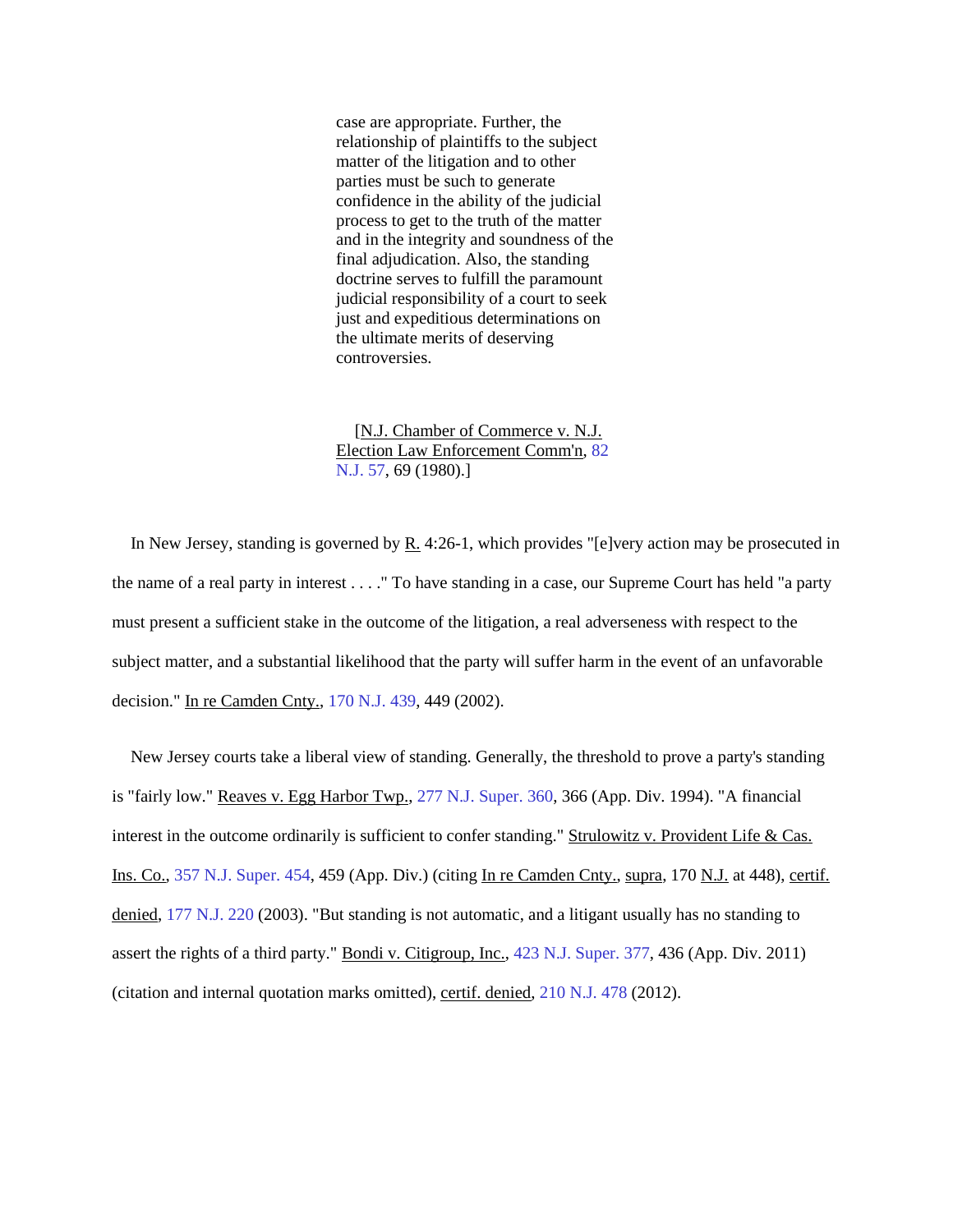EFG argues the necessity to preserve its security interest satisfies these standards. In financing the project, EFG obtained a significant security interest in Earthmark and its interest in the project. In a November 13, 2012 letter opinion, the court acknowledged:

> The terms and conditions of the construction financing provided by EFG to Earthmark are set forth in a Secured Revolving Loan and Security Agreement dated as of July 13, 2010. Pursuant to the agreements, Earthmark granted [EFG] a security interest in its leasehold interest under the Lease, and in the proceeds from the sale of all credits originally issued under the Mitigation Banking Instrument ("MBI") and the proceeds of all future credits to be issued under the terms of the MBI, which provides for the Project to generate 69.98 mitigation credits for the tidal portion of the Project.

A condition of the loan included Earthmark's pledge of 100% of its membership interest, which

include[ed] without limitation, all of [Earthmark's] rights, powers, and remedies under the Operating Agreement, and the certificates representing such Pledged Interests, if any;

(b) any additional shares of Stock, or other right, title or interest in [Earthmark] from time to time acquired by [Earthmark] in any manner (which shares shall be deemed to be part of [Earthmark's] Pledged Interests), and any certificates representing such Stock;

. . . .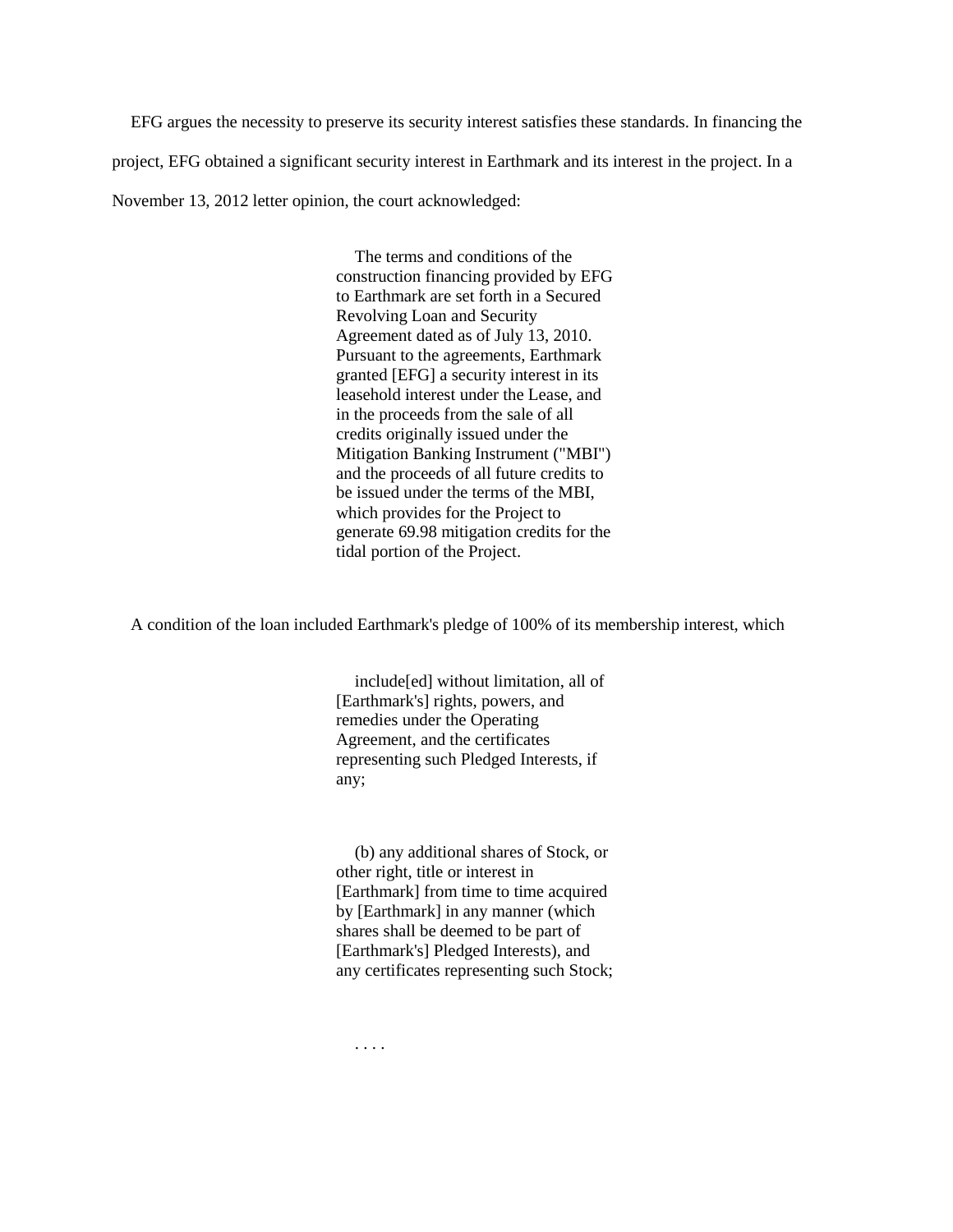(h) [Earthmark's] rights with respect to any property or asset of [Earthmark]

. . . .

(q) any and all other rights, claims, property interests, or other interests of any kind that [Earthmark] may have from time to time with respect to or against [Earthmark], and any other or greater interest that [Earthmark] may have from time to time in, to or with respect to [Earthmark.]

Notably, this litigation was commenced jointly by EFG and Earthmark, showing the alignment of the two entities' interests. Although Earthmark's current status or viability is not certain, its disclosed financial difficulties prevented it from fully participating in the litigation, including challenging Geo-Con's asserted damages claims. EFG argues standing should be granted, otherwise Geo-Con is effectively insulated from substantive challenge to its damage award and the resulting judgment encumbers the value of the project. See e.g., Assocs. Commercial Corp. v. Langston, [236 N.J. Super. 236,](http://njlaw.rutgers.edu/cgi-bin/caselink.cgi?cite=236%20N.J.Super.%20236) 242 (App. Div.) (allowing the defendant standing to challenge a lien on her house discovered after she sold it, despite the fact that escrowed proceeds would have been given to the plaintiff), certif. denied[, 118 N.J. 225](http://njlaw.rutgers.edu/cgi-bin/caselink.cgi?cite=118%20N.J.%20225) (1989).

EFG fails to cite any authority supporting its position for standing that squarely addresses a relationship matching the one presented in this litigation. EFG is a party-plaintiff in the litigation and its interest in the project was financially intertwined with Earthmark through the pledge agreement and security interest in all of Earthmark's assets, including the project. EFG suggests its interest in the ground lease gives it the right to challenge any attaching lien. This is incorrect, because at all times EFG's interest was that of a secured creditor. Although EFG could have exercised control rights over the ground lease by exercising the provisions of the pledge agreement, it chose not to do so.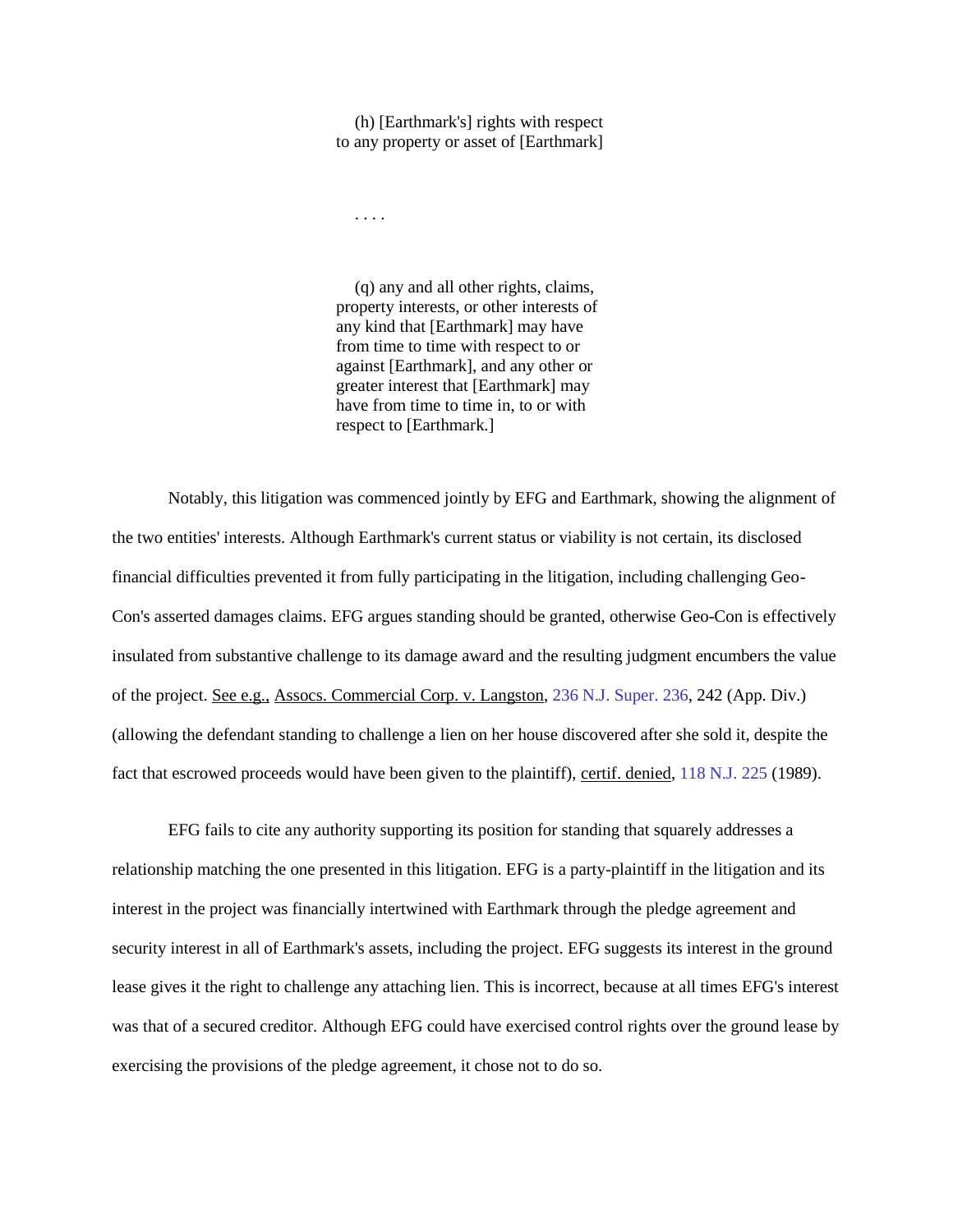EFG's merits brief also offers only general assertions supporting its claim of standing, some of which were not presented to the trial judge. These challenges offer little more than unsupported contentions of financial harm and fail to demonstrate an adverse interest to Geo-Con's claims to payment for services performed under the contract, approved by the project engineer, for which payment was not made.

In its brief under A-6202-12, EFG states the lien was inflated by \$2.1 million, a consequence of work performed under the unauthorized modification agreement, and contends if it were given standing it would have defeated the claim as invalid and unenforceable. No evidence supports such an assertion. As noted, EFG declined to exercise its rights under the pledge agreement to essentially step into Earthmark's shoes and advance whatever defenses Earthmark may have to the demanded payment. Likely, EFG chose to avoid this role as it is two-edged: not only would EFG have the right to control the project and Earthmark's assets, but also it would be saddled with the corresponding responsibility to address incurred liabilities, including the debt due to Geo-Con for services rendered. In limiting its role to that of a secured lender for the project, we cannot agree EFG held a stake in any dispute between Earthmark and its vendors. See Stubaus v. Whitman, [339 N.J. Super. 38,](http://njlaw.rutgers.edu/cgi-bin/caselink.cgi?cite=339%20N.J.Super.%2038) 51 (App. Div. 2001) (finding a plaintiff must demonstrate harm from a direct injury), certif. denied, [171 N.J. 442](http://njlaw.rutgers.edu/cgi-bin/caselink.cgi?cite=171%20N.J.%20442) (2002).

We reject EFG's claim the trial judge erred by denying it standing to challenge Geo-Con's judgement against Earthmark. Having essentially made this same analysis, Judge Contillo entered a default judgment for unpaid, approved invoices totaling \$3,811,651, concluding these sums were adequately proven as due from Earthmark. An additional award for attorney's fees, litigation costs, and pre-judgment interest was deemed subject to proofs. During the hearing, EFG participated and made its position known. Following review, these amounts were found to be obligations owed to Geo-Con by Earthmark.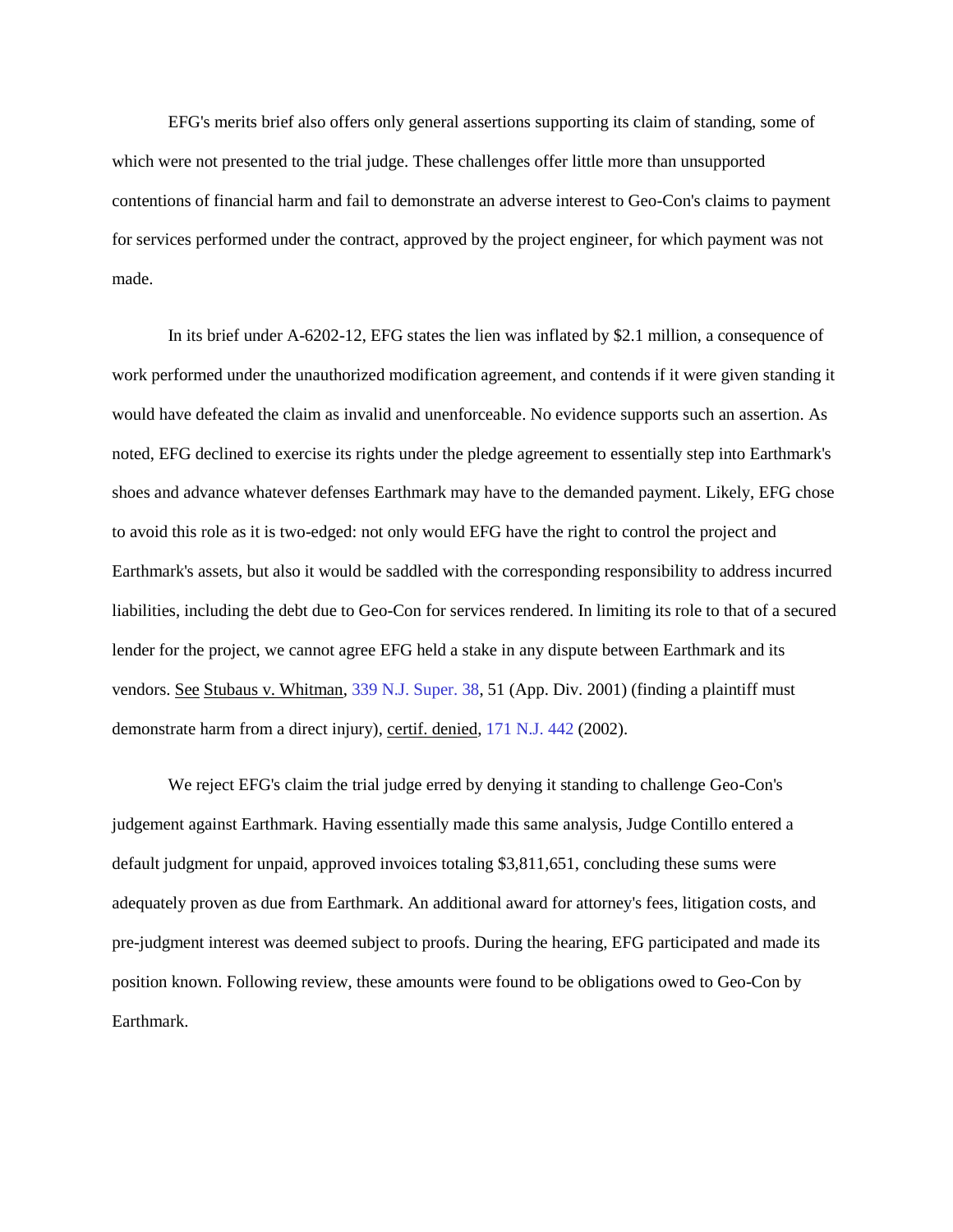On appeal of that order, EFG argues the entitlement to legal fees is overstated and fees should have been limited to count three of Geo-Con's complaint[.](http://njlaw.rutgers.edu/collections/courts/appellate/a2475-12.opn.html#sdfootnote4sym)<sup>4</sup> We disagree.

Rule 4:43-2(b) grants a trial court the discretion to require proof of the quantum of damages as well as entitlement to relief, prior to entry of default judgment. Douglas v. Harris, [35 N.J. 270,](http://njlaw.rutgers.edu/cgi-bin/caselink.cgi?cite=35%20N.J.%20270) 276 (1961). Factual findings must establish the entitlement to relief. See Curtis v. Finneran, [83 N.J. 563,](http://njlaw.rutgers.edu/cgi-bin/caselink.cgi?cite=83%20N.J.%20563) 569, (1980) ("In a non[-]jury civil action, the role of the trial court at the conclusion of a motion a trial is to find the facts and state conclusions of law.") (citing  $R$ , 1:7-4).

When addressing statutorily authorized fee awards for "separate claims in a complaint [which] share a common core of facts with . . . or are based on related legal theories, the trial judge, when awarding fees, must focus on the significance of the overall relief obtained by [the] plaintiff in relation to the hours reasonably expended." Silva v. Autos of Amboy, Inc., [267 N.J. Super. 546,](http://njlaw.rutgers.edu/cgi-bin/caselink.cgi?cite=267%20N.J.Super.%20546) 551 (App. Div. 1993). Certainly, where a party presents "distinctly different claims for relief in one lawsuit, work on those unrelated claims cannot be deemed in pursuit of the ultimate result achieved." Stoney v. Maple Shade Twp., [426 N.J. Super. 297,](http://njlaw.rutgers.edu/cgi-bin/caselink.cgi?cite=426%20N.J.Super.%20297) 318 (App. Div. 2012) (citation and internal quotation marks omitted). "However, when the p[arty]'s claims for relief 'involve a common core of facts or will be based on related legal theories,' such a suit cannot be viewed as a series of discrete claims." Silva, supra, 267 N.J. Super. at 556 (quoting Hensley v. Eckerhart, [461 U.S. 424,](http://njlaw.rutgers.edu/cgi-bin/caselink.cgi?cite=461%20U.S.%20424) 435, [103 S. Ct. 1933,](http://njlaw.rutgers.edu/cgi-bin/caselink.cgi?cite=103%20S.Ct.%201933) 1940[, 76 L. Ed.2d 40,](http://njlaw.rutgers.edu/cgi-bin/caselink.cgi?cite=76%20L.Ed.2d%2040) 51 (1983)).

We note, the methodology utilized in addressing a request for statutorily authorized fees must consider the relief obtained, the justification of the fees asserted, see Litton Indus., Inc. v. IMO Indus., Inc., [200](http://njlaw.rutgers.edu/cgi-bin/caselink.cgi?cite=200%20N.J.%20372)  [N.J. 372,](http://njlaw.rutgers.edu/cgi-bin/caselink.cgi?cite=200%20N.J.%20372) 386 (2009), and the reasonableness of the amount sought, Rendine v. Pantzer[, 141 N.J. 292,](http://njlaw.rutgers.edu/cgi-bin/caselink.cgi?cite=141%20N.J.%20292) 334-35 (1995). These principles are further guided by Rule 4:43-2(b) (addressing the appropriate amount of damages awarded) and R.P.C. 1.5 (assessing the reasonableness of counsel fees requested).

We have considered the written opinion by Judge Contillo and conclude he did not mechanically allocate fees according to various claims, Silva, supra, 267 N.J. Super. at 551, but thoughtfully followed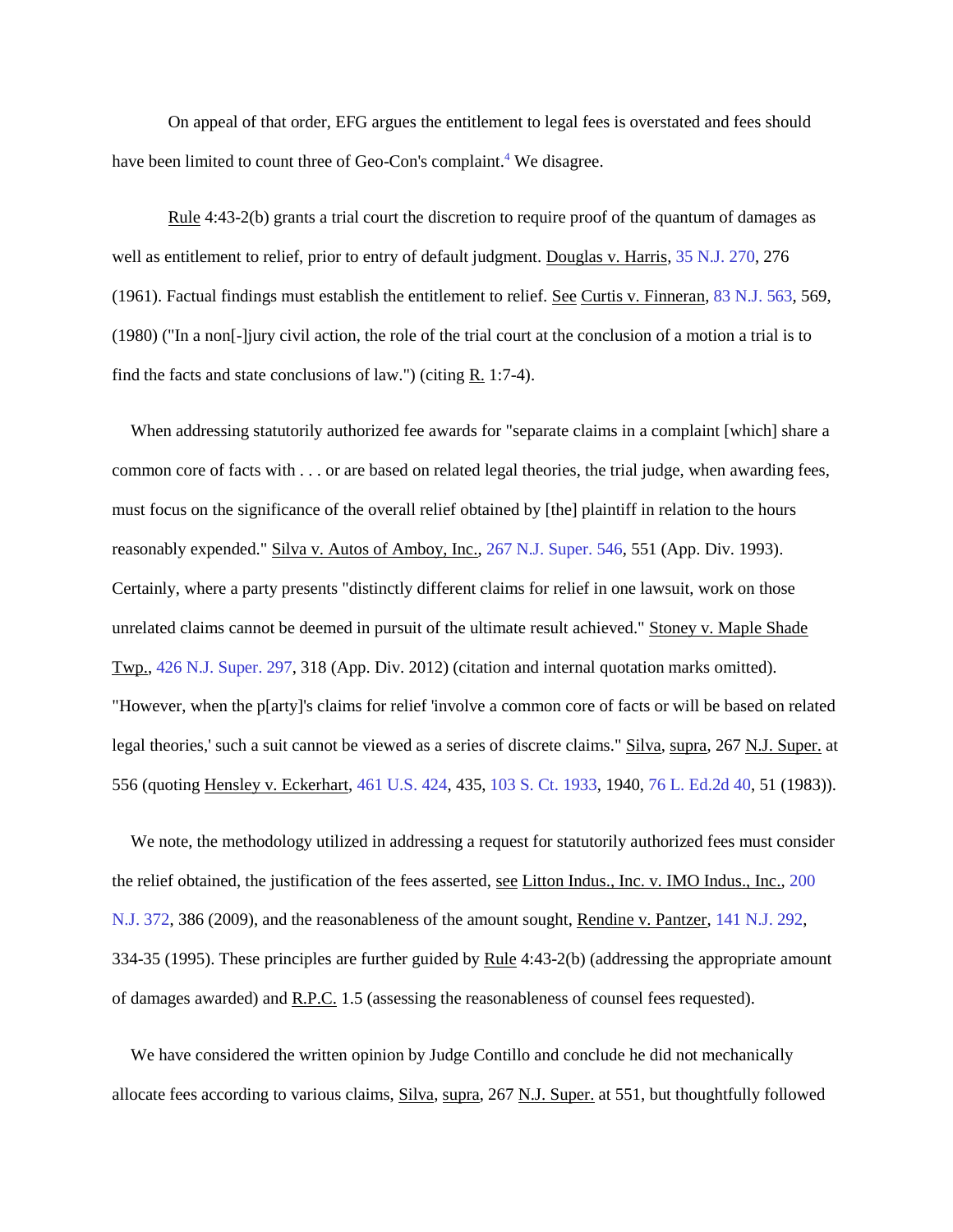the above principles in making the fee award. The judge found the claims arose from a common core of facts and were based upon related legal theories, emphasized the complexity of the issues and the interrelation of the facts, and concluded the legal services rendered represented, "all legitimate, appropriate, core work that had to be done." Further, the judge analyzed the fee request against the criteria of R.P.C. 1.5. He characterized time entries as consistent with "commercial reasonableness," fairly stating tasks undertaken and time allocated to sufficiently apprise the court and the client on "what they're getting billed for."

"[A] reviewing court will disturb a trial court's award of counsel feels 'only on the rarest of occasions, and then only because of a clear abuse of discretion.'" Litton Indus., supra, 200 N.J. at 386 (quoting Packard-Bamberger & Co. v. Collier, [167 N.J. 427,](http://njlaw.rutgers.edu/cgi-bin/caselink.cgi?cite=167%20N.J.%20427) 444 (2001)). We find no basis to intervene.

### III.

### A.

Notwithstanding entry of this judgment, the contractual dispute between Geo-Con and EFG was thereafter litigated. In the related appeal, EFG challenges the order for summary judgment, maintaining the judge erred in denying summary judgment against Geo-Con for its breach of the CCA by its unauthorized modification to perform extra work. EFG also challenges the awarded judgment to Geo-Con for cure payments as unsupported by the record and contradictory to the judge's prior findings. We are not persuaded.

EFG was afforded the opportunity to prove its claims. The judge agreed Geo-Con breached a material term of the CCA, when it executed the September 7, 2010 side-agreement with Earthmark and failed to provide notice to EFG of the overruns. However, EFG offered no argument or proof it sustained damages by this breach. When specifically asked by Judge Contillo at oral argument whether damages resulted, counsel's response was "no."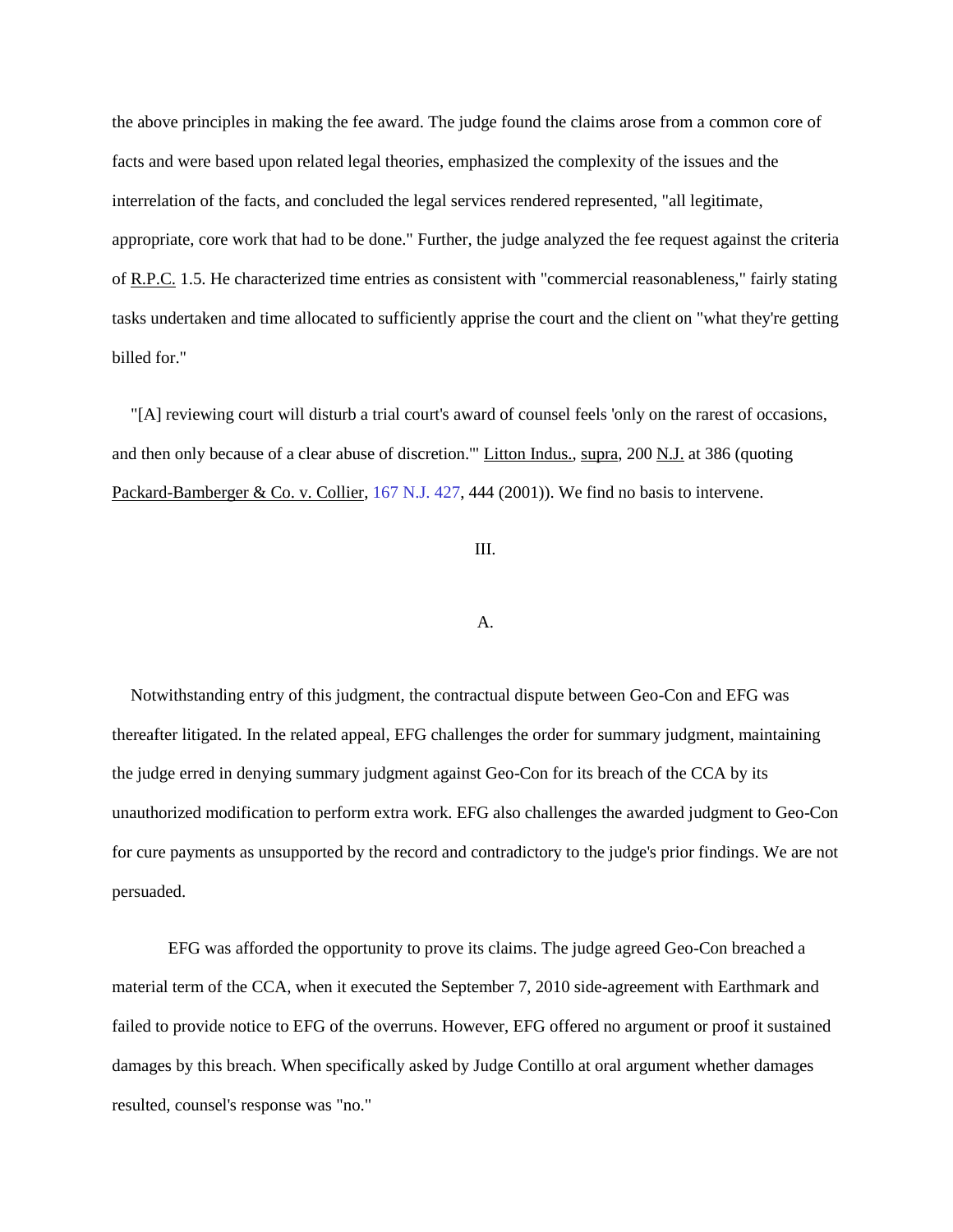To prevail on a breach of contract claim, a party must prove a valid contract between the parties, the opposing party's failure to perform a defined obligation under the contract, and the breach caused the claimant to sustained damages. Murphy v. Implicito[, 392 N.J. Super. 245,](http://njlaw.rutgers.edu/cgi-bin/caselink.cgi?cite=392%20N.J.Super.%20245) 265 (App. Div. 2007). EFG's assertion that mere proof of the breach deprives Geo-Con of any payment is legally unsupportable. See Lone v. Brown, [199 N.J. Super. 420,](http://njlaw.rutgers.edu/cgi-bin/caselink.cgi?cite=199%20N.J.Super.%20420) 425 (App. Div.) (holding summary judgment on a breach of contract claim was appropriate because grievant could not assert damages), appeal dismissed, [103 N.J. 480](http://njlaw.rutgers.edu/cgi-bin/caselink.cgi?cite=103%20N.J.%20480) (1986).

EFG, for the first time on appeal, now lists, as resultant damages, all expenses incurred in the litigation, as well as the loss of the ground lease at sheriff's sale and the possible inability to exercise its unencumbered security interest. The costs of litigation are insufficient to support damage elements of a claim. See Satellite Gateway Commc'ns, Inc. v. Musi Dining Car Co., [110 N.J. 280,](http://njlaw.rutgers.edu/cgi-bin/caselink.cgi?cite=110%20N.J.%20280) 284-85 (1988) (holding attorney's fees incurred to prosecute breach of contract claim insufficient to satisfy resultant damages). The other suggested damages were not presented to the trial court. We reject EFG's late attempt to justify its position, noting

> [i]t is a well-settled principle that our appellate courts will decline to consider questions or issues not properly presented to the trial court when an opportunity for such a presentation is available unless the questions so raised on appeal go to the jurisdiction of the trial court or concern matters of great public interest.

[Nieder v. Royal Indem. Ins. Co., [62](http://njlaw.rutgers.edu/cgi-bin/caselink.cgi?cite=62%20N.J.%20229)  [N.J. 229,](http://njlaw.rutgers.edu/cgi-bin/caselink.cgi?cite=62%20N.J.%20229) 234 (1973) (citation and internal quotation marks omitted).]

Finally, EFG received notice of and chose not to participate in the sheriff's sale, and there is no evidence its overall security interest will be impaired. Thus, these contentions are unproven and not tied to the asserted breach of contract.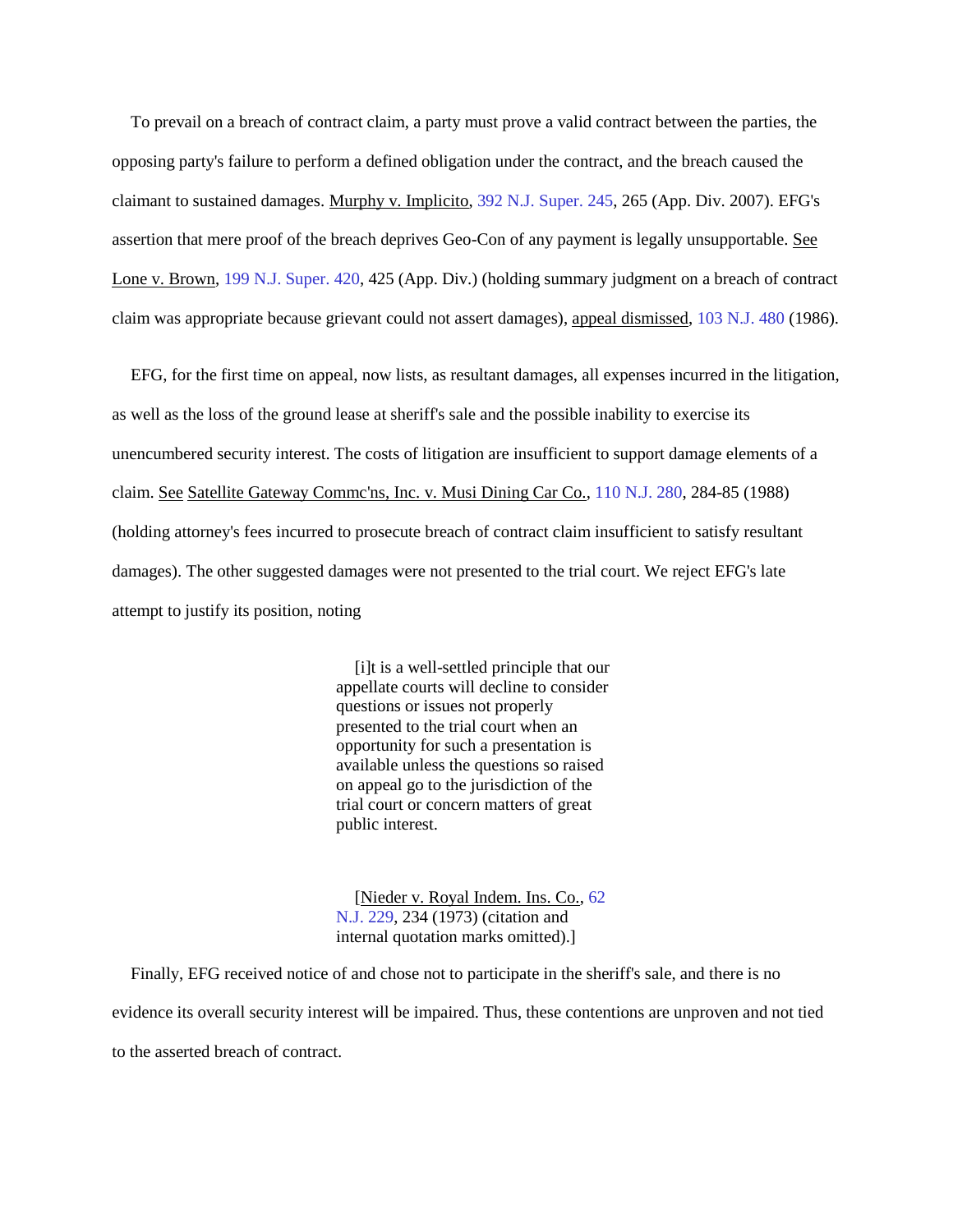Regarding the related challenge to the judge's finding EFG elected to provide cure payments, we recite the relevant terms of parties' agreement. The CCA defines the rights and responsibilities in the event of Earthmark's default, as follows:

> 1. . . . Contractor [Geo-Con] hereby agrees that if an event of default has occurred under the Loan Agreement . . . and such default is not cured within any applicable grace or cure period . . . and if Lender [EFG] has given written notice from Lender to Contractor of such default, then Lender shall have the right, at Lender's option, either to terminate the Contract with respect to the Property . . . or to require that Contractor perform its obligations under the Contract for the benefit of the Lender.

> > . . . .

2. . . . Contractor agrees to not enter into any amendment or modification of the Contract without the prior written consent of Lender.

3. Contractor agrees to give prompt written notice to Lender of any default or breach by Borrower of any of its obligations under the Contract, and that, prior to Contractor exercising any of its rights or remedies under the Contract, Lender shall have an opportunity to remedy or cure such breach for a period of thirty (30) days after receipt of notice thereof . . . .

We disagree with EFG's assertion that liability for cure payments must be preceded by and is linked to its assumption of the construction contract. There is nothing in the language of paragraphs one and three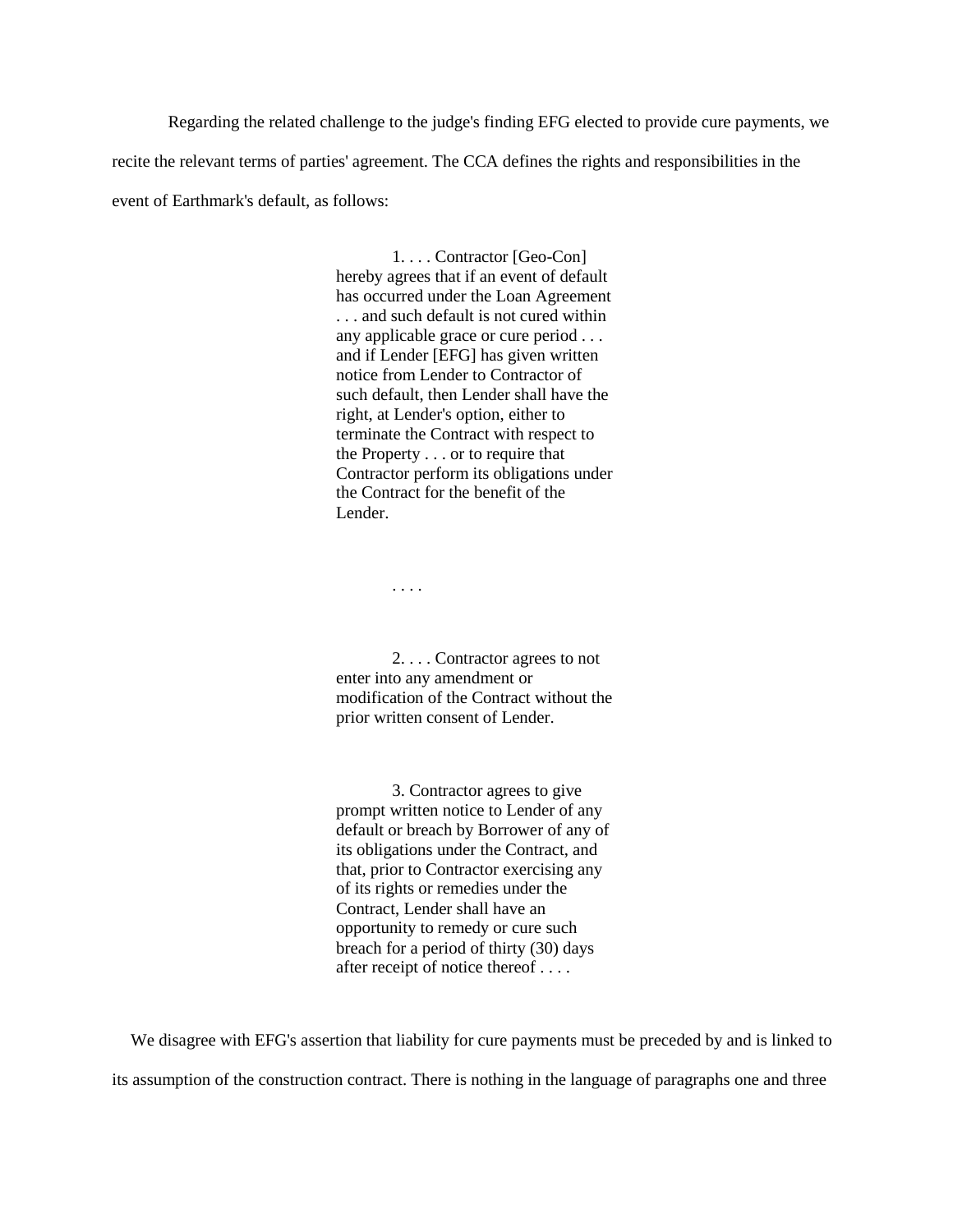supporting an interpretation they are interdependent. In paragraph one, which addresses a remedy available to EFG in the event Earthmark defaults under the Loan Agreement, Geo-Con agrees to permit EFG to terminate the construction contract or essentially step into Earthmark's shoes and require Geo-Con to continue performance for EFG's sole benefit. Conversely, paragraph three addresses Earthmark's breach of the construction contract with Geo-Con and affords EFG the "opportunity to remedy or cure [Earthmark's] breach for a period of thirty (30) days after receipt of notice thereof." The plain language of these distinct provisions gives EFG a the right to keep construction on track by making cure payments, while it determines whether to exercise its right to step into the shoes of Earthmark and assume responsibility to complete the construction contract, which may be made after the thirty-day cure period.

In its February 8, 2011 correspondence to Geo-Con, EFG stated it was ready to provide cure payments upon receipt of the engineer's certificate certifying payment, stating:

> Lender is prepared to cure certain of the payment defaults of the Borrower . . . . Unfortunately, Geo-Con has not presented all documentation required for payment under the Contract with respect to the amounts represented by the Cure Notices. Lender is willing to promptly make cure payments for the following amounts upon receipt of the engineer's certification executed by the engineer and required by the terms of the Contract[.]

This determination reflects an effort to keep the project on track, pending EFG's consideration of its options. Judge Contillo agreed with EFG, concluding it had no obligation to satisfy the deferred charges generated from the modification agreement. However, EFG, despite its assertions, never remitted payment for the two invoices identified as acceptable, even after it received the engineer's certification.

EFG now suggests other documentation was mandated under the CCA, which Geo-Con failed to provide. However, EFG did not detail what was missing to the trial judge. On appeal, EFG asserts Geo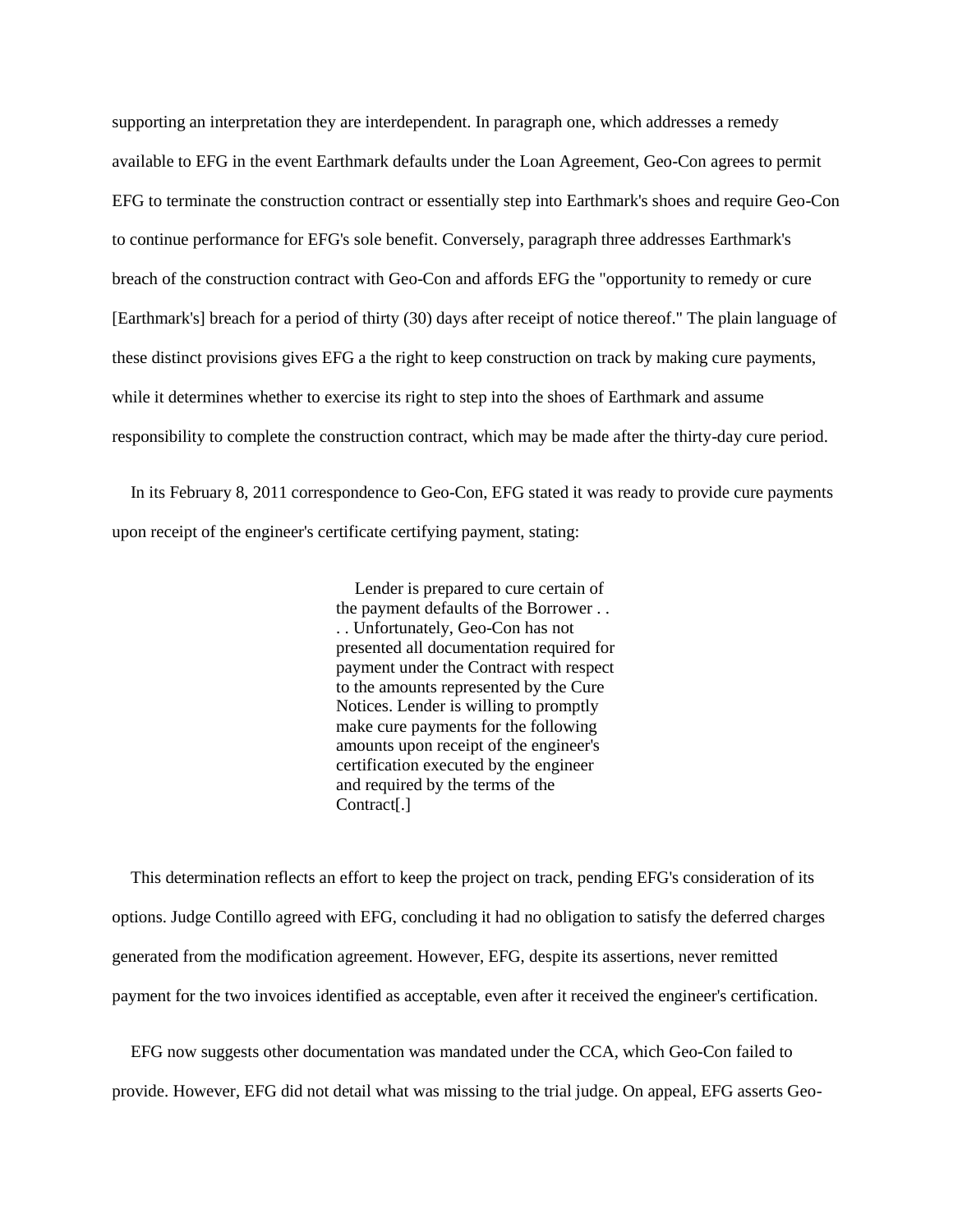Con should have delivered lien waivers and withdraw its work stoppage notice in writing. The fact is, no liens were filed at this stage of the dispute and payment was never made by EFG in exchange for discontinuing the work stoppage.

EFG also renews its challenge to the validity of the construction liens, maintaining the judge's statutory interpretation of [N.J.S.A.](http://njlaw.rutgers.edu/cgi-bin/njstats/showsect.cgi?title=2A&chapter=44A§ion=5&actn=getsect) [2A:44A-5\(b\) w](http://njlaw.rutgers.edu/cgi-bin/njstats/showsect.cgi?title=2A&chapter=44A§ion=5&actn=getsect)as erroneous. The exemption to the CLL states:

> No liens shall attach nor shall a lien claim be filed:

> > . . . .

b. For public works or improvements to real property contracted for and awarded by a public entity; provided, however, that nothing herein shall affect any right or remedy established pursuant to the "municipal mechanic's lien law," N.J.S.[A.] 2A:44- 125 et seq.

[N.J.S.A. 2A:44A-5(b).]

EFG reads this provision as exempting any public works project, arguing the provision for "improvements to real property" is not contingent upon a project being "contracted for and awarded by a public entity." We disagree substantially for the reasons set forth in Judge Contillo's September 20, 2011 written opinion. R.  $2:11-3(e)(1)(A)$ .

Although the mitigation bank itself fit within the definition of a public works project, the joint publicprivate venture neither imposed nor required substitute surety assurances, i.e., protections of payment or performance bonds or other guarantees for the benefit of contractors or material suppliers working on public projects, supporting the argument the right to place a lien on the subject property was barred. See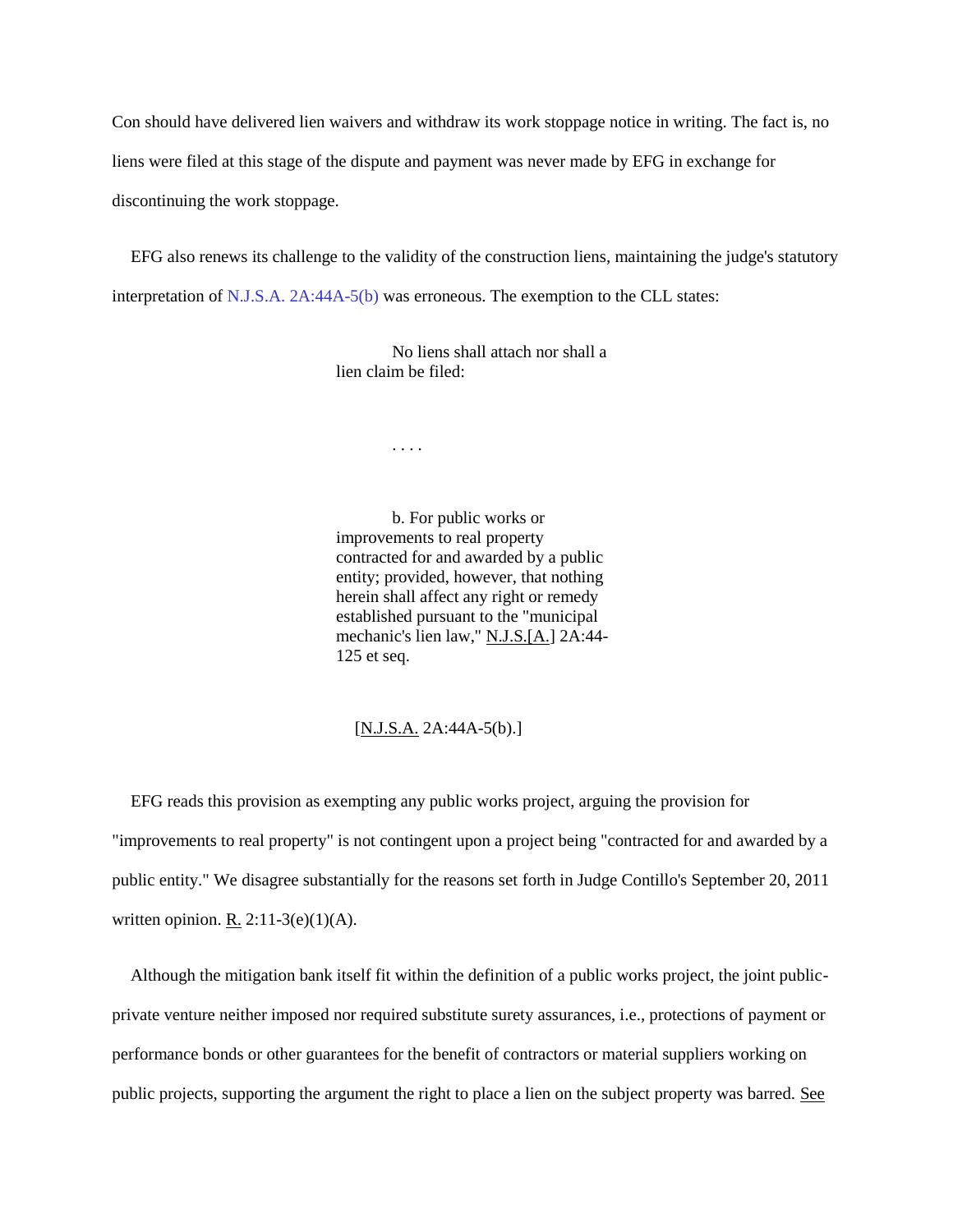[N.J.S.A.](http://njlaw.rutgers.edu/cgi-bin/njstats/showsect.cgi?title=2A&chapter=44§ion=143&actn=getsect) [2A:44-143\(a\)\(1\). T](http://njlaw.rutgers.edu/cgi-bin/njstats/showsect.cgi?title=2A&chapter=44§ion=143&actn=getsect)his distinction was detailed in the trial judge's opinion, which we conclude correctly decided this issue. R.  $2:11-3(e)(1)(A)$ .

We also reject as lacking merit, EFG's challenge to the timeliness of the lien and to its propriety. R.  $2:11-3(e)(1)(E)$ .

In the final issue raised, EFG argues the judgment was improperly entered against its successors and assigns. Plaintiff asserts Kane never participated in any of the trial court proceedings and cannot be held liable. We disagree.

Successor liability, which holds one entity accountable for another entity's debts, is an equitable doctrine that requires a case-by-case assessment. Baker v. Nat'l State Bank, [161 N.J. 220,](http://njlaw.rutgers.edu/cgi-bin/caselink.cgi?cite=161%20N.J.%20220) 227-28 (1999). A successor entity will be held liable for the debts of its predecessor where it is a continuation of the same. Lefever v. K.P. Hovnanian Enter., [160 N.J. 307,](http://njlaw.rutgers.edu/cgi-bin/caselink.cgi?cite=160%20N.J.%20307) 310 (1999). In this matter, the facts show Kane is 100% owned by EFG and was created for the sole purpose of assuming and succeeding to EFG's rights with respect to the project. EFG's allegation its due process rights were violated because Kane was not a party to the litigation is legally unsupported.

#### B.

Geo-Con's cross-appeal challenges the trial judge's summary judgment dismissal of (1) its claim for quantum meruit against EFG, as set forth in the July 8, 2013 opinion, and (2) its assertion of an equitable lien on the mitigation credits received on the projected proceeds generated from their sale, as set forth in the November 13, 2012 opinion. We have considered the arguments advanced on appeal, in light of the record and applicable law and reject Geo-Con's arguments substantially for the reasons set forth in the judge's thorough opinions. R. 2:11-3(e)(1)(A). We add these brief comments.

The equitable doctrine of quantum meruit allows "the performing party to recoup the reasonable value of services rendered." Weichert Co. Realtors v. Ryan, [128 N.J. 427,](http://njlaw.rutgers.edu/cgi-bin/caselink.cgi?cite=128%20N.J.%20427) 438 (1992). Recovery "rests on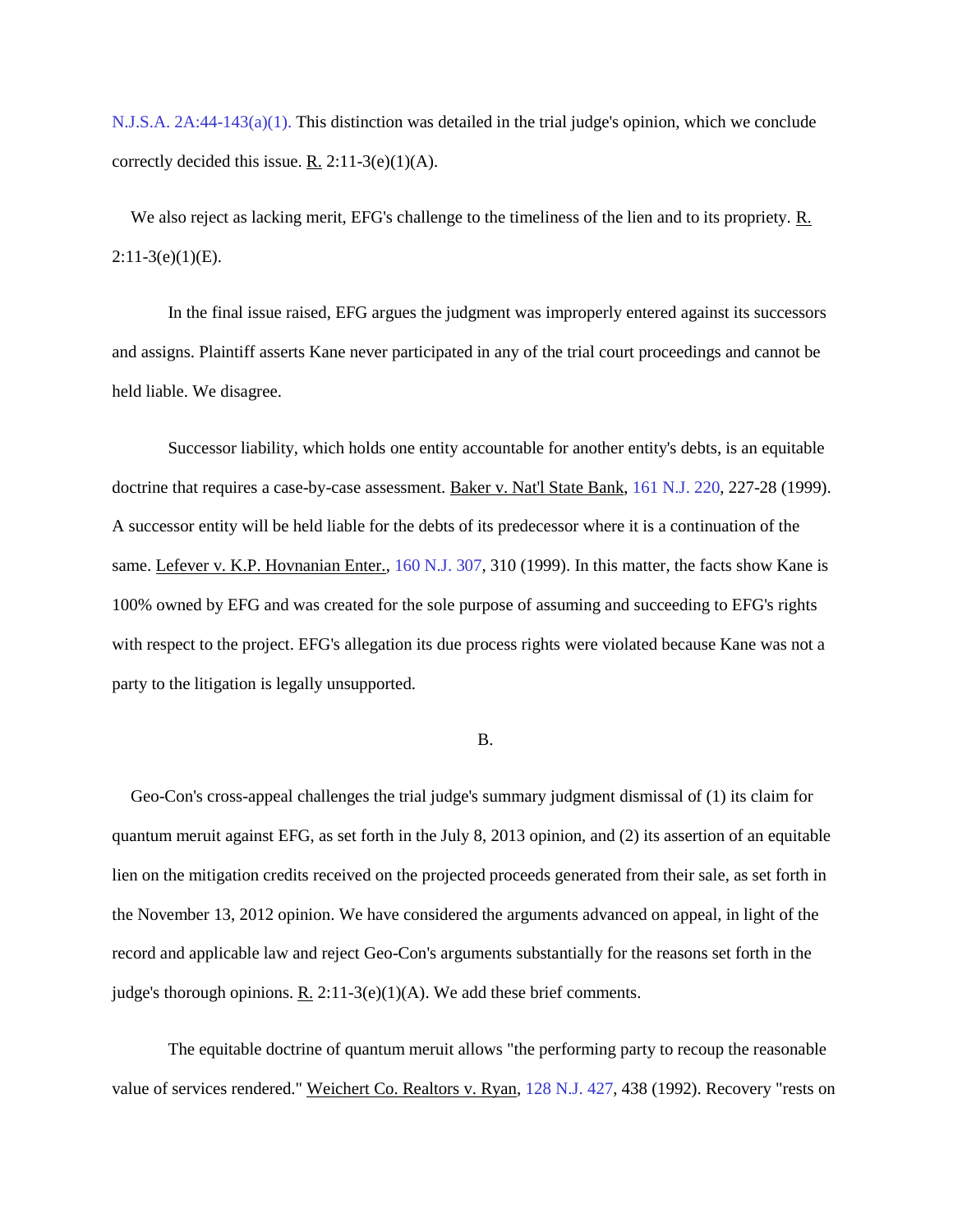the equitable principle that a person shall not be allowed to enrich himself unjustly at the expense of another," id. at 437 (citation and internal quotation marks omitted), and requires proof of "(1) the performance of services in good faith, (2) the acceptance of the services by the person to whom they are rendered, (3) an expectation of compensation therefor, and (4) the reasonable value of the services." Starkey, Kelly, Blaney & White v. Estate of Nicolaysen, [172 N.J. 60,](http://njlaw.rutgers.edu/cgi-bin/caselink.cgi?cite=172%20N.J.%2060) 68 (2002) (citations and internal quotation marks omitted). Geo-Con cannot meet this test.

Even if the requested compensation for services was reasonable, payment for the work performed under the side-modification agreement was between Geo-Con and Earthmark. Geo-Con ignored its obligation under the CCA to notify EFG. There was no expectation of payment from EFG or demonstrated proof EFG accepted the work and corresponding obligation or actually received a benefit therefrom.

We also reject Geo-Con's claim EFG was unjustly enriched. To demonstrate unjust enrichment, "a plaintiff must show both that defendant received a benefit and that retention of that benefit without payment would be unjust" and that the plaintiff "expected remuneration" and the failure to give remuneration unjustly enriched the defendant. VRG Corp. v. GKN Realty Corp., [135 N.J. 539,](http://njlaw.rutgers.edu/cgi-bin/caselink.cgi?cite=135%20N.J.%20539) 554 (1994). No evidence to support this position is found within the record.

An equitable lien may lie when unjust enrichment or an express agreement to grant a lien against a specific property is shown. Id. at 546. Additionally, an equitable lien can be imposed, if based on the "the dictates of equity and conscience . . . a contract of reimbursement could be implied at law." Ibid.

Here, no express or implied agreement was executed to grant a lien on the underlying realty and we find no basis to infer EFG agreed to provide payment for the overrun costs. Also, as noted, there is no evidence of unjust enrichment. The trial judge's written opinion thoroughly considered the law as applied to the facts presented on this issue. We find no flaw in his analysis. R. 2:11-3(e)(1)(A).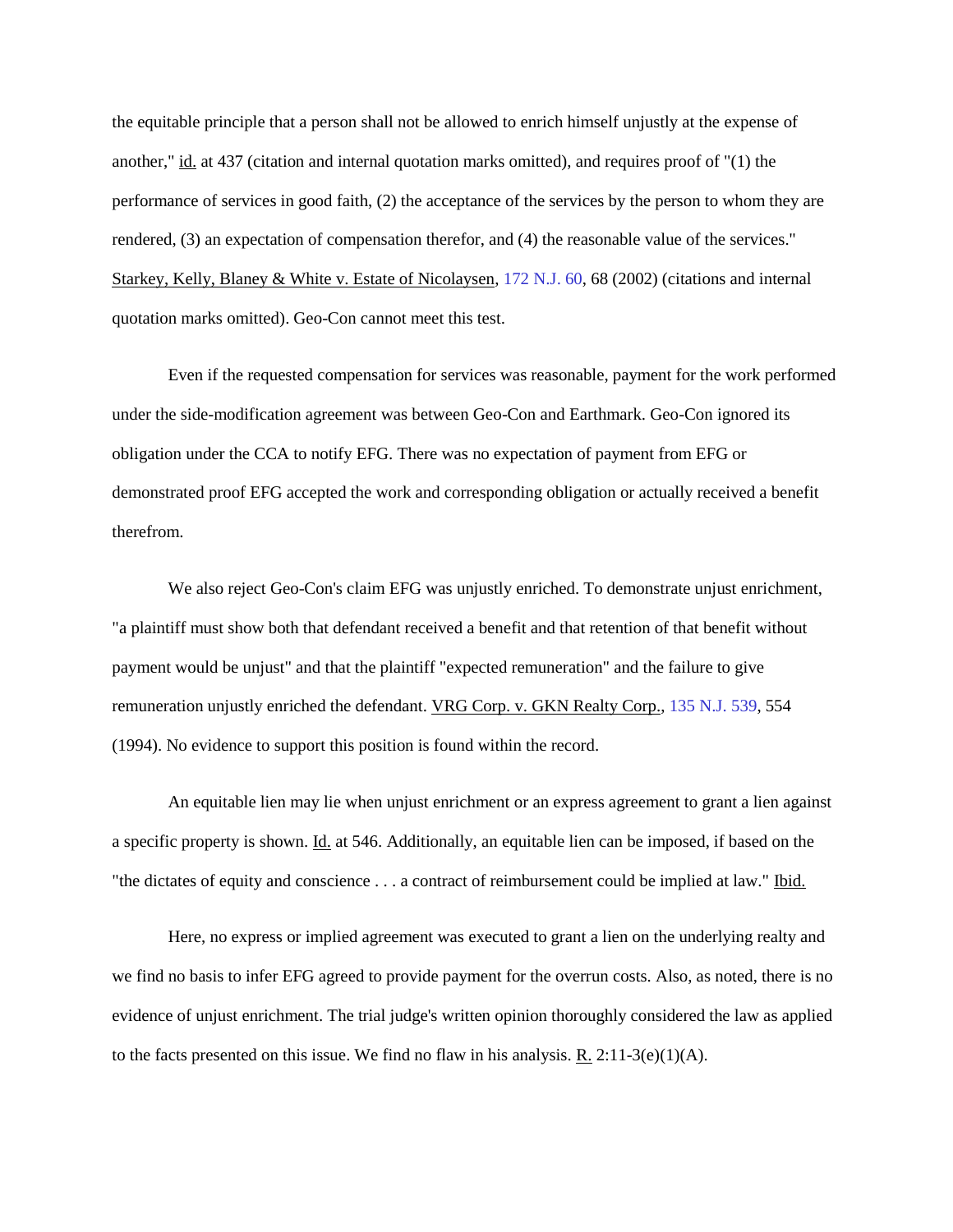To the extent additional arguments had been raised but were not specifically addressed, they were found to lack sufficient merit to warrant extensive discussion in our opinion. R.  $2:11-3(e)(1)(E)$ .

Affirmed.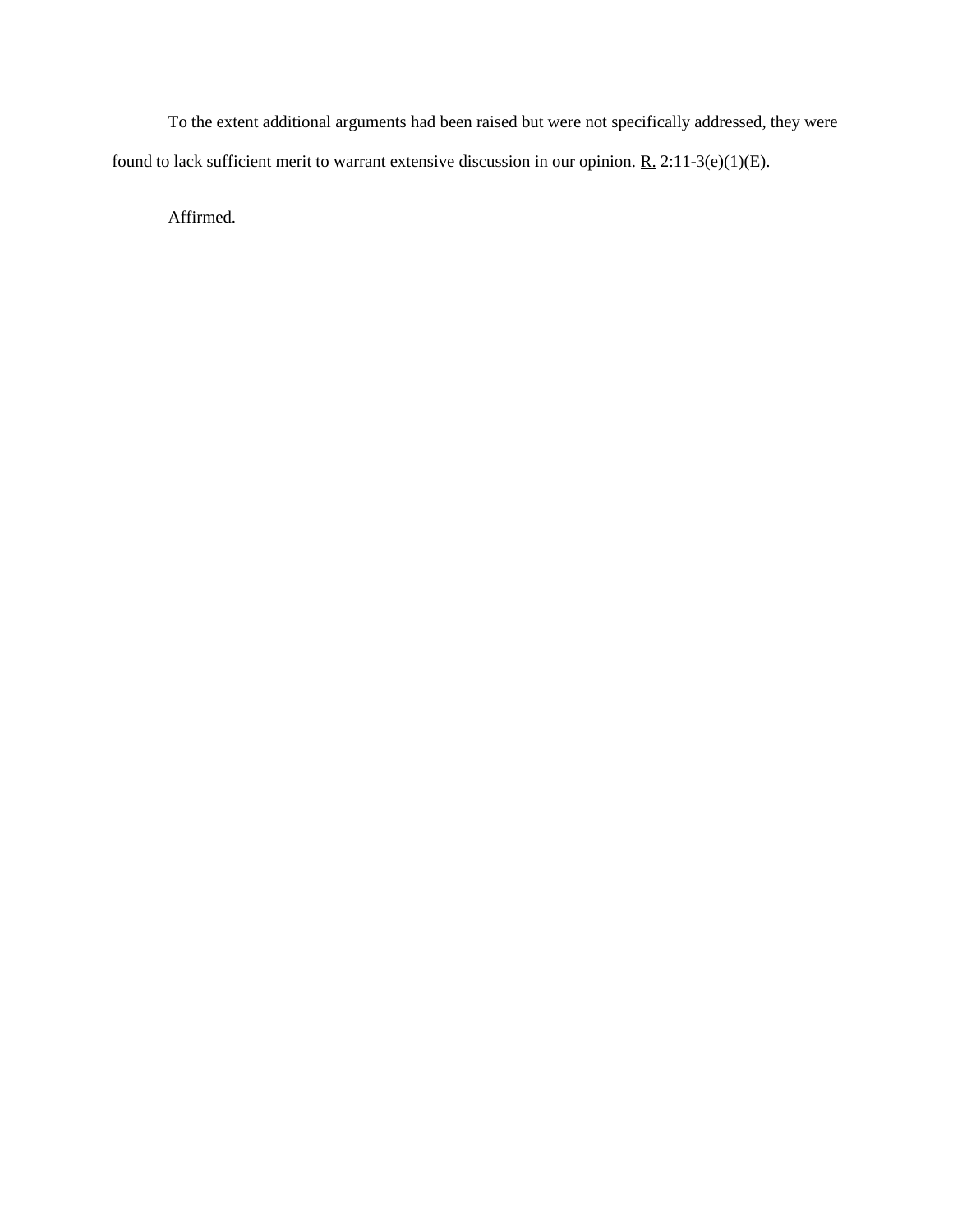[1](http://njlaw.rutgers.edu/collections/courts/appellate/a2475-12.opn.html#sdfootnote1anc) Mitigation Banking Factsheet, United States Environmental Protection Agency, [http://water.epa.gov/lawsregs/guidance/ wetlands/m](http://water.epa.gov/lawsregs/guidance/%20wetlands/)itbanking.cfm (last updated Oct. 5, 2012).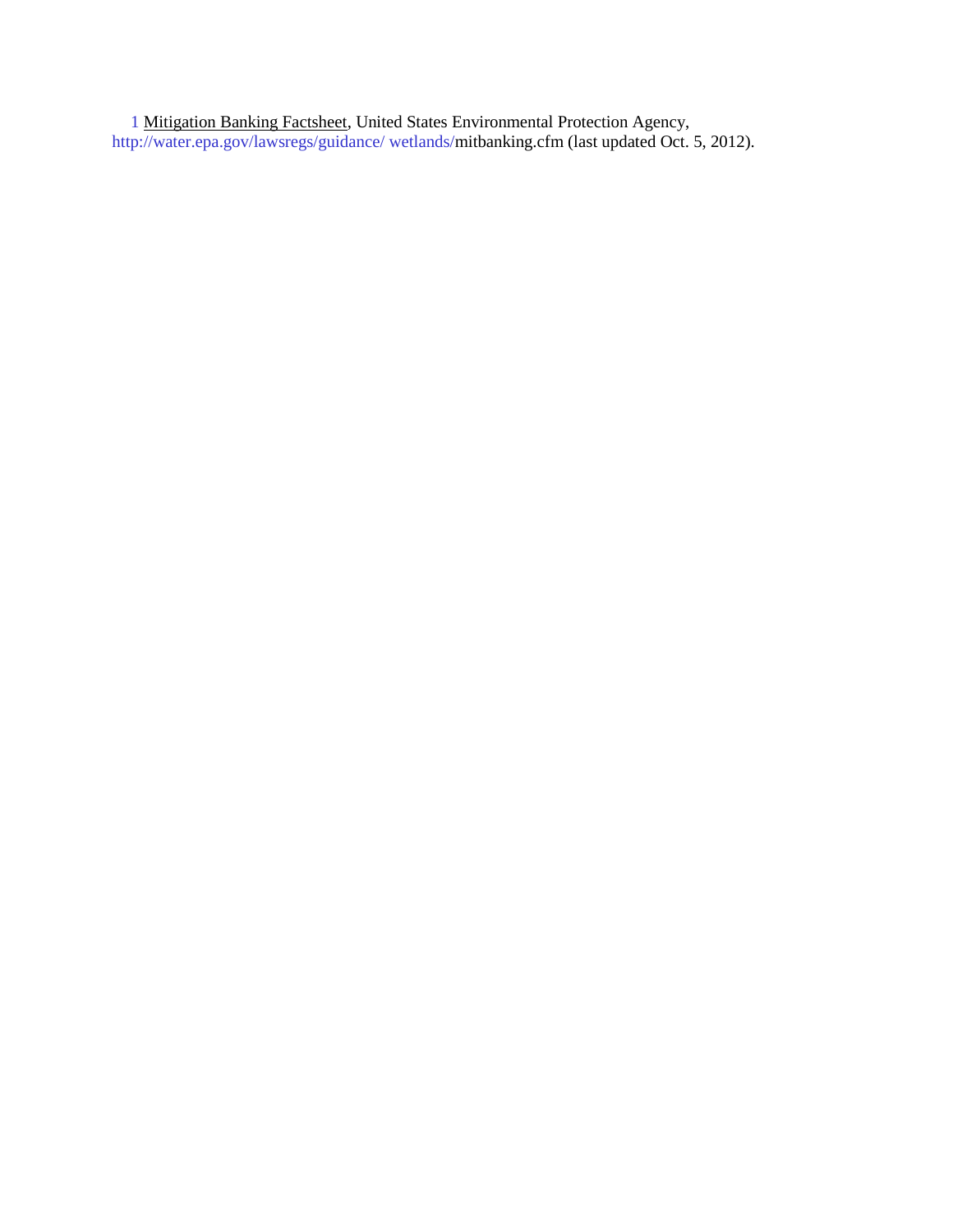[2](http://njlaw.rutgers.edu/collections/courts/appellate/a2475-12.opn.html#sdfootnote2anc) The sheriff's deed is not included in the record. EFG's brief states Geo-Con was the successful bidder at sale; however, Geo-Con's brief states Kane was the successful bidder.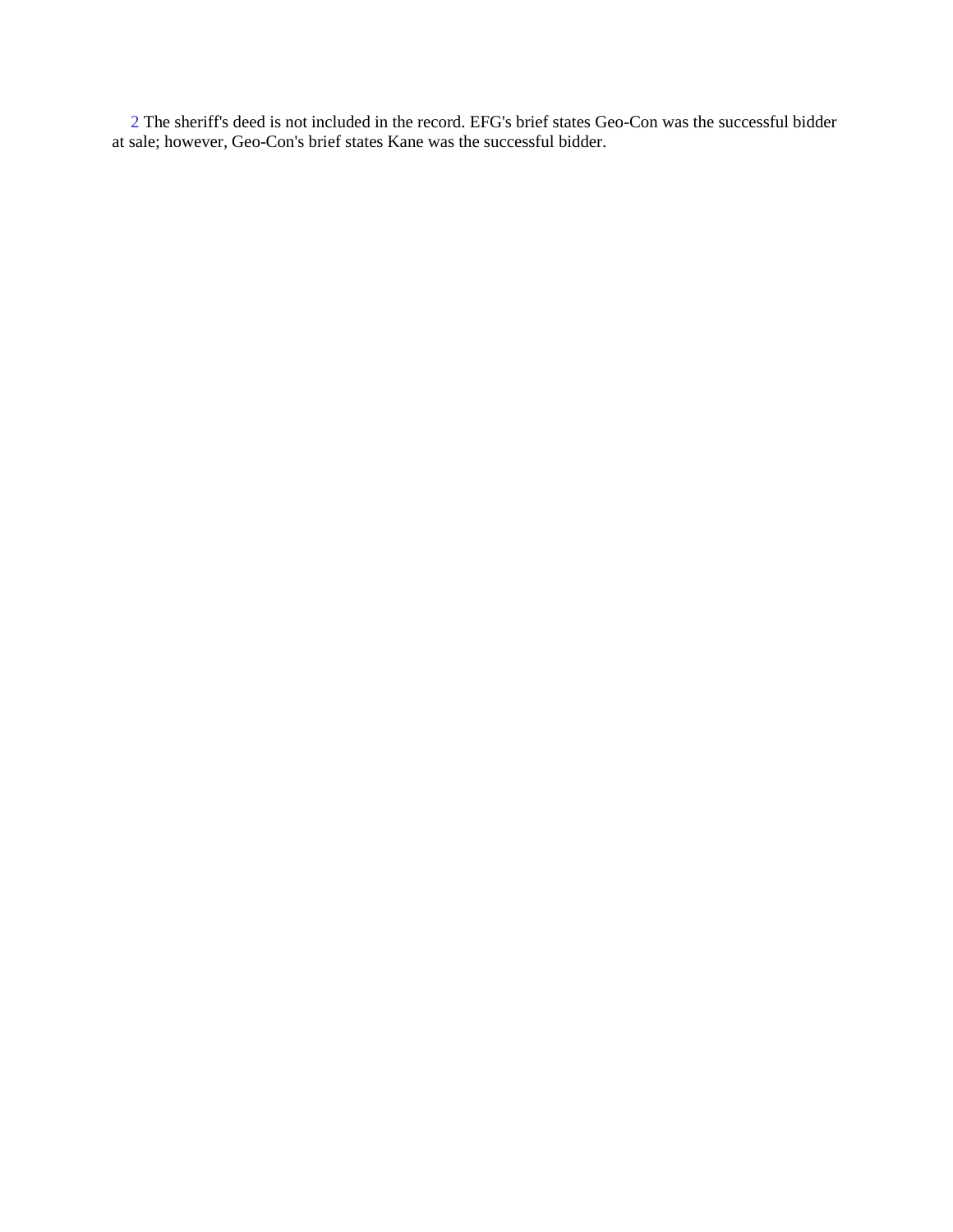Earthmark, as an LLC, has membership interests, not stock.